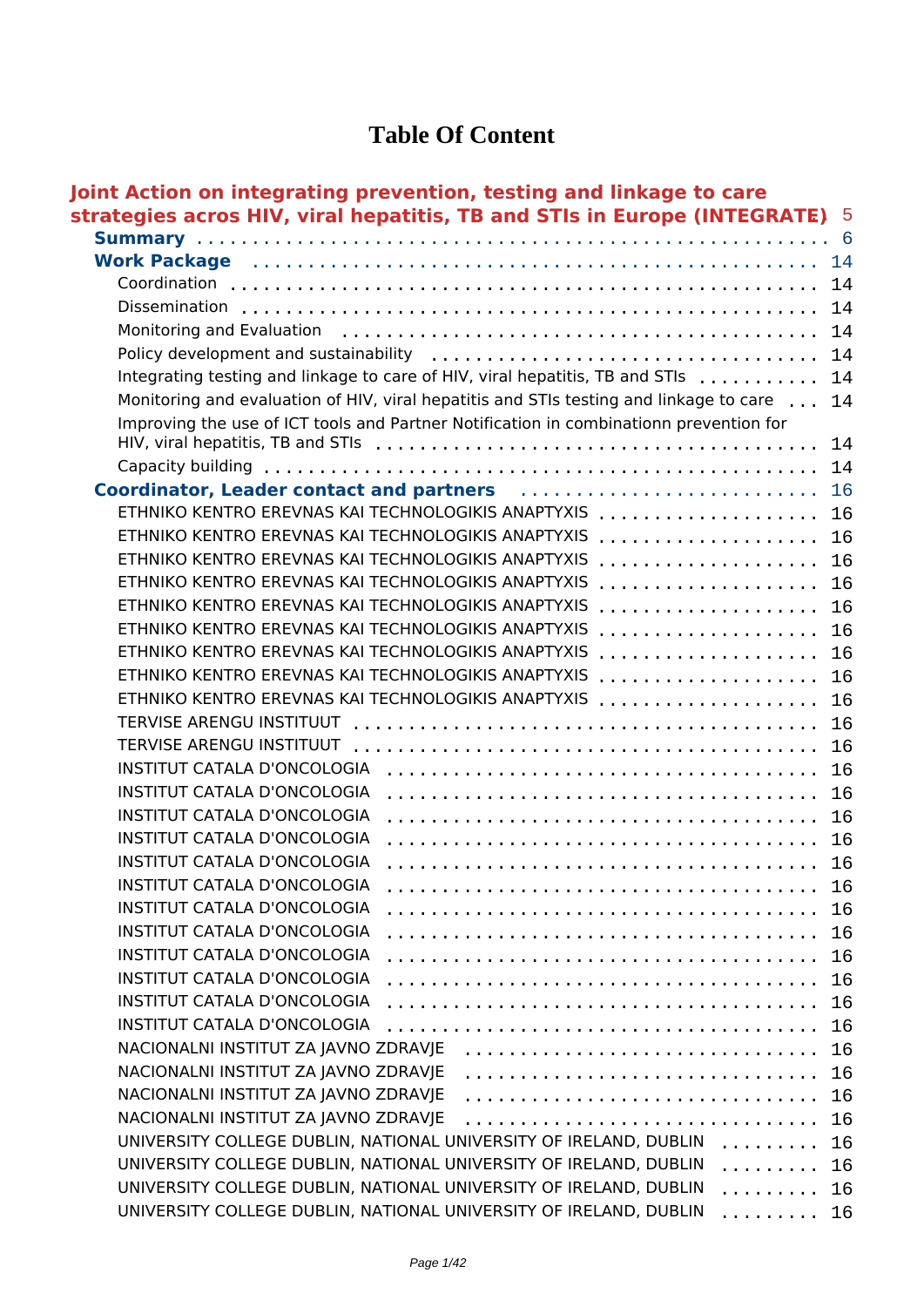| UNIVERSITY COLLEGE DUBLIN, NATIONAL UNIVERSITY OF IRELAND, DUBLIN<br>.                                 | 16 |
|--------------------------------------------------------------------------------------------------------|----|
| UNIVERSITY COLLEGE DUBLIN, NATIONAL UNIVERSITY OF IRELAND, DUBLIN<br>.                                 | 16 |
| FONDAZIONE LEGA ITALIANA PER LA LOTTA CONTRO L'AIDS - LILA MILANO ONLUS<br>$\sim$ $\sim$ $\sim$ $\sim$ | 16 |
| FONDAZIONE VILLA MARAINI ONLUS                                                                         | 16 |
|                                                                                                        | 16 |
| Department of Health                                                                                   | 16 |
| Department of Health                                                                                   | 16 |
| Department of Health                                                                                   | 16 |
| Department of Health                                                                                   | 16 |
| Department of Health                                                                                   | 16 |
| HRVATSKI ZAVOD ZA JAVNO ZDRAVSTVO                                                                      | 16 |
| HRVATSKI ZAVOD ZA JAVNO ZDRAVSTVO                                                                      | 16 |
| HRVATSKI ZAVOD ZA JAVNO ZDRAVSTVO                                                                      | 16 |
| HRVATSKI ZAVOD ZA JAVNO ZDRAVSTVO                                                                      | 16 |
| HRVATSKI ZAVOD ZA JAVNO ZDRAVSTVO                                                                      | 16 |
| HRVATSKI ZAVOD ZA JAVNO ZDRAVSTVO                                                                      | 16 |
| UDRUGA ZA UNAPREDENJE KVALITETE ZIVLJENJA "LET"                                                        | 16 |
| CONSORCI INSTITUT D'INVESTIGACIONS BIOMEDIQUES AUGUST PI I SUNYER                                      | 16 |
| CONSORCI INSTITUT D'INVESTIGACIONS BIOMEDIQUES AUGUST PI I SUNYER                                      | 16 |
|                                                                                                        | 16 |
|                                                                                                        | 16 |
|                                                                                                        | 16 |
| ASSOCIAZIONE DELLA CROCE ROSSA ITALIANA                                                                | 16 |
| ASSOCIAZIONE DELLA CROCE ROSSA<br><b>ITALIANA</b>                                                      | 16 |
| ASSOCIAZIONE DELLA CROCE ROSSA ITALIANA                                                                | 16 |
| KENTRO ELENCHOU & PROLIPSIS NOSIMATON                                                                  | 16 |
| KENTRO ELENCHOU & PROLIPSIS NOSIMATON                                                                  | 16 |
| KENTRO ELENCHOU & PROLIPSIS NOSIMATON                                                                  | 16 |
| THE NATIONAL PUBLIC HEALTH ORGANIZATION(NPHO)                                                          | 16 |
| THE NATIONAL PUBLIC HEALTH ORGANIZATION(NPHO)                                                          | 16 |
| VIESOJI ISTAIGA VILNIAUS UNIVERSITETO LIGONINE SANTAROS KLINIKOS<br>.                                  | 16 |
| VIESOJI ISTAIGA VILNIAUS UNIVERSITETO LIGONINE SANTAROS KLINIKOS<br>.                                  | 16 |
| VIESOJI ISTAIGA VILNIAUS UNIVERSITETO LIGONINE SANTAROS KLINIKOS<br>.                                  | 16 |
| VIESOJI ISTAIGA VILNIAUS UNIVERSITETO LIGONINE SANTAROS KLINIKOS<br>.                                  | 16 |
| VIESOJI ISTAIGA VILNIAUS UNIVERSITETO LIGONINE SANTAROS KLINIKOS<br>.                                  | 16 |
| VIESOJI ISTAIGA VILNIAUS UNIVERSITETO LIGONINE SANTAROS KLINIKOS<br>.                                  | 16 |
| NACIONALINE VISUOMENES SVEIKATOS PRIEZIUROS LABORATORIJA                                               | 16 |
| <b>VILNIAUS PRIKLAUSOMYBES LIGU CENTRAS</b>                                                            | 16 |
| VILNIAUS PRIKLAUSOMYBES LIGU CENTRAS                                                                   | 16 |
| VILNIAUS PRIKLAUSOMYBES LIGU CENTRAS                                                                   | 16 |
| VILNIAUS PRIKLAUSOMYBES LIGU CENTRAS                                                                   | 16 |
| <b>VILNIAUS PRIKLAUSOMYBES LIGU CENTRAS</b>                                                            | 16 |
|                                                                                                        | 16 |
| UZKRECIAMUJU LIGU IR AIDS CENTRAS                                                                      | 16 |
| UZKRECIAMUJU LIGU IR AIDS CENTRAS                                                                      | 16 |
| SPITALUL CLINIC DE BOLI INFECTIOASE SI PNEUMOFTIZIOLOGIE VICTOR BABES                                  |    |
| <b>CRAIOVA</b>                                                                                         | 16 |
| SPITALUL CLINIC DE BOLI INFECTIOASE SI PNEUMOFTIZIOLOGIE VICTOR BABES                                  |    |
| <b>CRAIOVA</b>                                                                                         |    |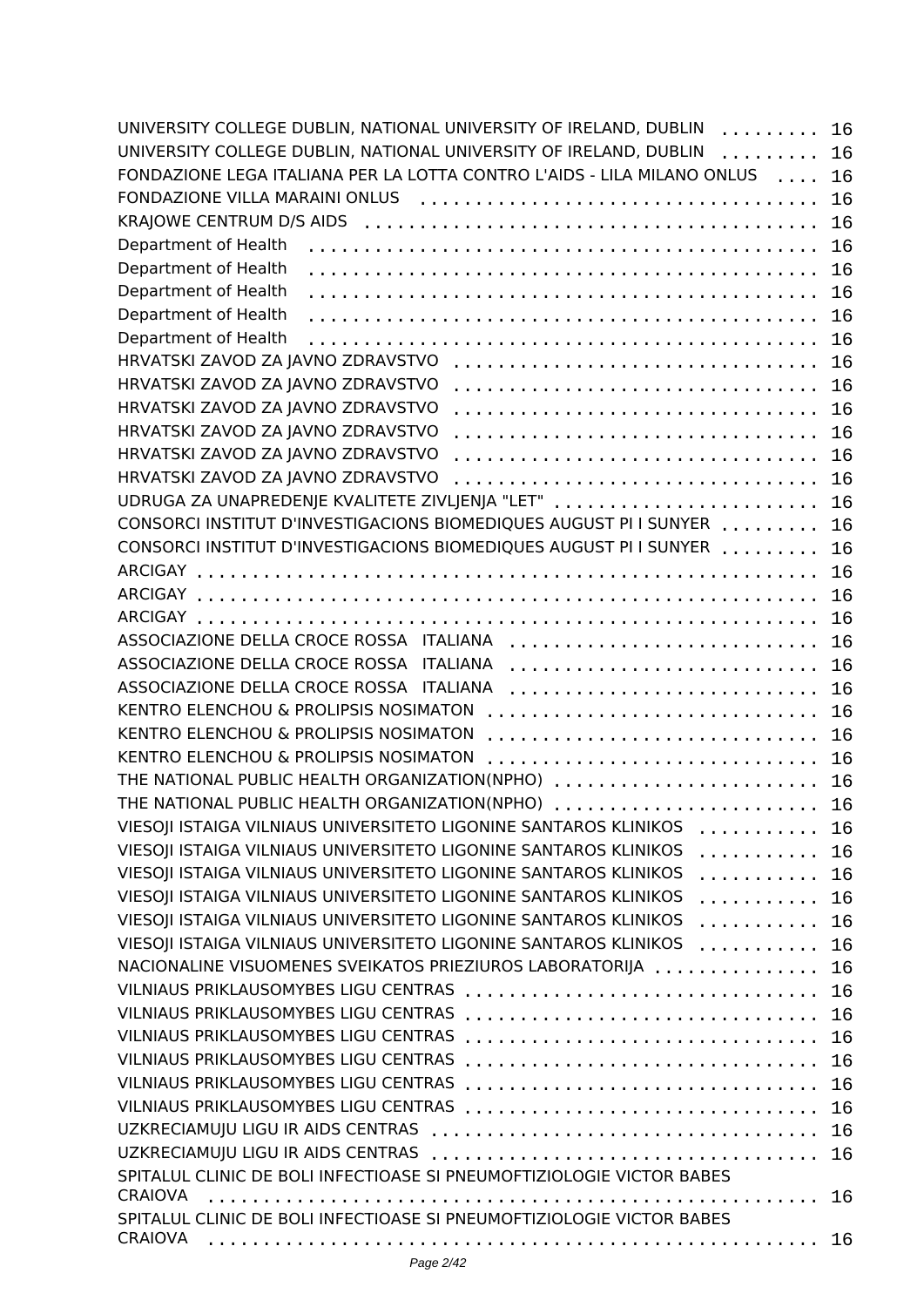| INSTITUT ZA JAVNO ZDRAVLJE SRBIJE 'MILAN JOVANOVIC - BATUT'  16                         |    |
|-----------------------------------------------------------------------------------------|----|
| SLOVENSKA ZDRAVOTNICKA UNIVERZITA V BRATISLAVE  16                                      |    |
| ORGANISMO AUTONOMO INSTITUTO DE SALUD PUBLICA Y LABORAL DE NAVARRA  16                  |    |
| ORGANISMO AUTONOMO INSTITUTO DE SALUD PUBLICA Y LABORAL DE NAVARRA                      | 16 |
| ORGANISMO AUTONOMO INSTITUTO DE SALUD PUBLICA Y LABORAL DE NAVARRA                      | 16 |
| ORGANISMO AUTONOMO INSTITUTO DE SALUD PUBLICA Y LABORAL DE NAVARRA                      | 16 |
| ORGANISMO AUTONOMO INSTITUTO DE SALUD PUBLICA Y LABORAL DE NAVARRA                      | 16 |
| SEMMELWEIS EGYETEM                                                                      |    |
| SEMMELWEIS EGYETEM                                                                      |    |
| SEMMELWEIS EGYETEM                                                                      |    |
| SEMMELWEIS EGYETEM                                                                      |    |
| SEMMELWEIS EGYETEM                                                                      |    |
| SEMMELWEIS EGYETEM                                                                      |    |
| SEMMELWEIS EGYETEM                                                                      |    |
| SEMMELWEIS EGYETEM                                                                      |    |
| SEMMELWEIS EGYETEM                                                                      |    |
| SEMMELWEIS EGYETEM                                                                      |    |
| SEMMELWEIS EGYETEM                                                                      |    |
| SEMMELWEIS EGYETEM                                                                      |    |
| SEMMELWEIS EGYETEM                                                                      |    |
| INSTITUTUL DE PNEUMOFTIZIOLOGIE MARIUS NASTA  16                                        |    |
| INSTITUTUL DE PNEUMOFTIZIOLOGIE MARIUS NASTA  16                                        |    |
| INSTITUTUL DE PNEUMOFTIZIOLOGIE MARIUS NASTA                                            |    |
| HRVATSKA UDRUGA ZA BORBU PROTIV HIV-A I VIRUSNOG HEPATITISA  16                         |    |
| HRVATSKA UDRUGA ZA BORBU PROTIV HIV-A I VIRUSNOG HEPATITISA                             | 16 |
|                                                                                         |    |
|                                                                                         | 16 |
|                                                                                         |    |
|                                                                                         |    |
|                                                                                         |    |
| Ministry for Health - Government of Malta                                               |    |
|                                                                                         | 16 |
|                                                                                         | 16 |
|                                                                                         | 16 |
|                                                                                         | 36 |
| <b>Newsletters</b>                                                                      | 36 |
|                                                                                         | 36 |
|                                                                                         | 36 |
|                                                                                         | 36 |
|                                                                                         | 36 |
|                                                                                         | 36 |
|                                                                                         | 36 |
| Report/Roadmap on results of pilot activities                                           | 36 |
|                                                                                         | 36 |
| Innovative and integrated approaches for testing information package                    | 36 |
| Toolkit to increase testing and linkage to care in health care settings                 | 36 |
| HIV home sampling and home-testing and linkage to care toolkit                          | 36 |
| Consensus recommendations for collection and integration of CBVCT testing and           |    |
| linkage to care data on national surveillance systems for HIV, viral hepatitis and STIs | 36 |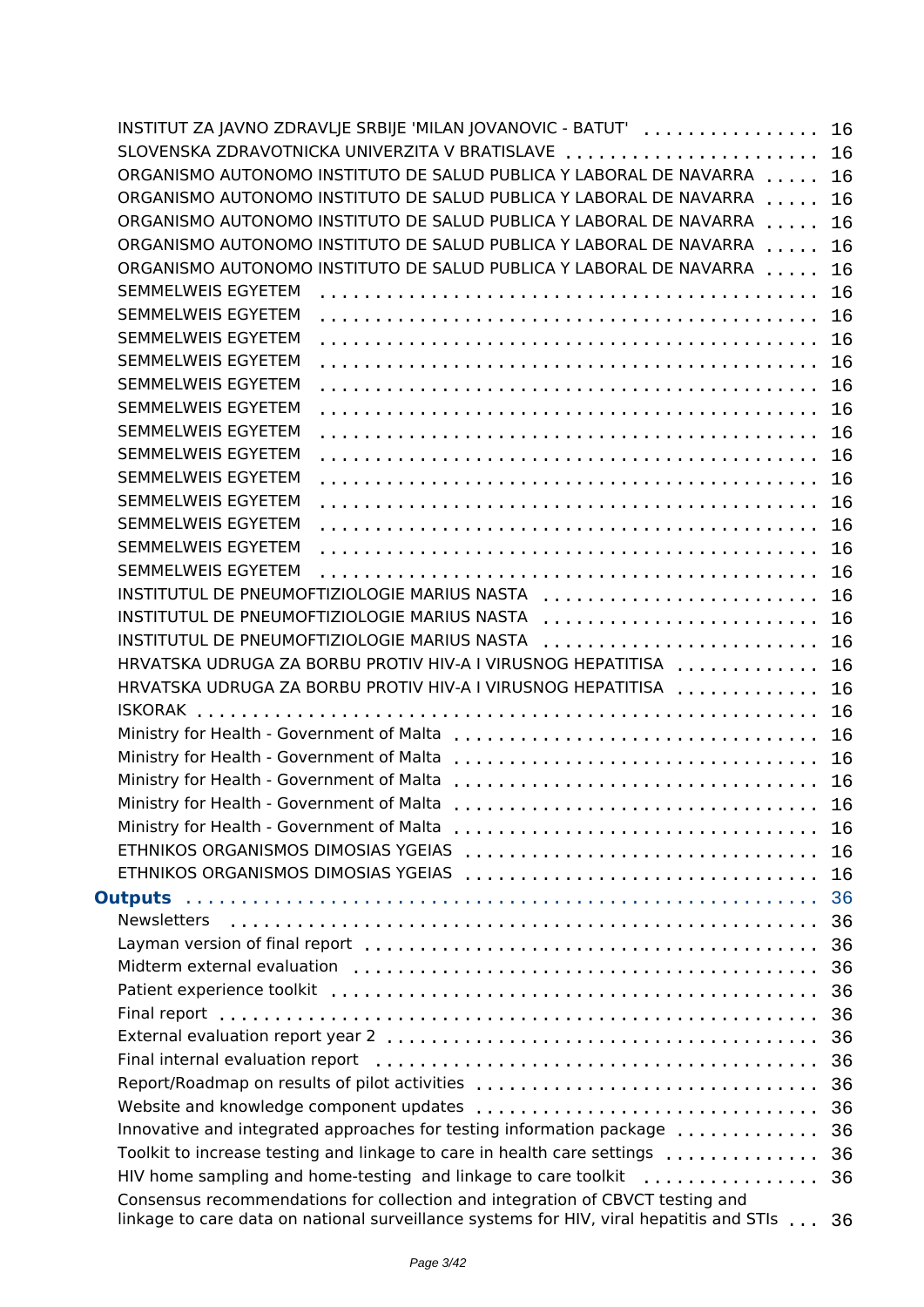| Partner Notification usefulness Technical Report (all containing contained a 36     |  |
|-------------------------------------------------------------------------------------|--|
| INTEGRATE Regional workshops for capacity building  36                              |  |
|                                                                                     |  |
| Consensus set of indicators to assess the impact of the ETW on testing  36          |  |
|                                                                                     |  |
|                                                                                     |  |
|                                                                                     |  |
|                                                                                     |  |
|                                                                                     |  |
| Review of existing ICT based prevention programs and their effectiveness report  36 |  |
|                                                                                     |  |
|                                                                                     |  |
|                                                                                     |  |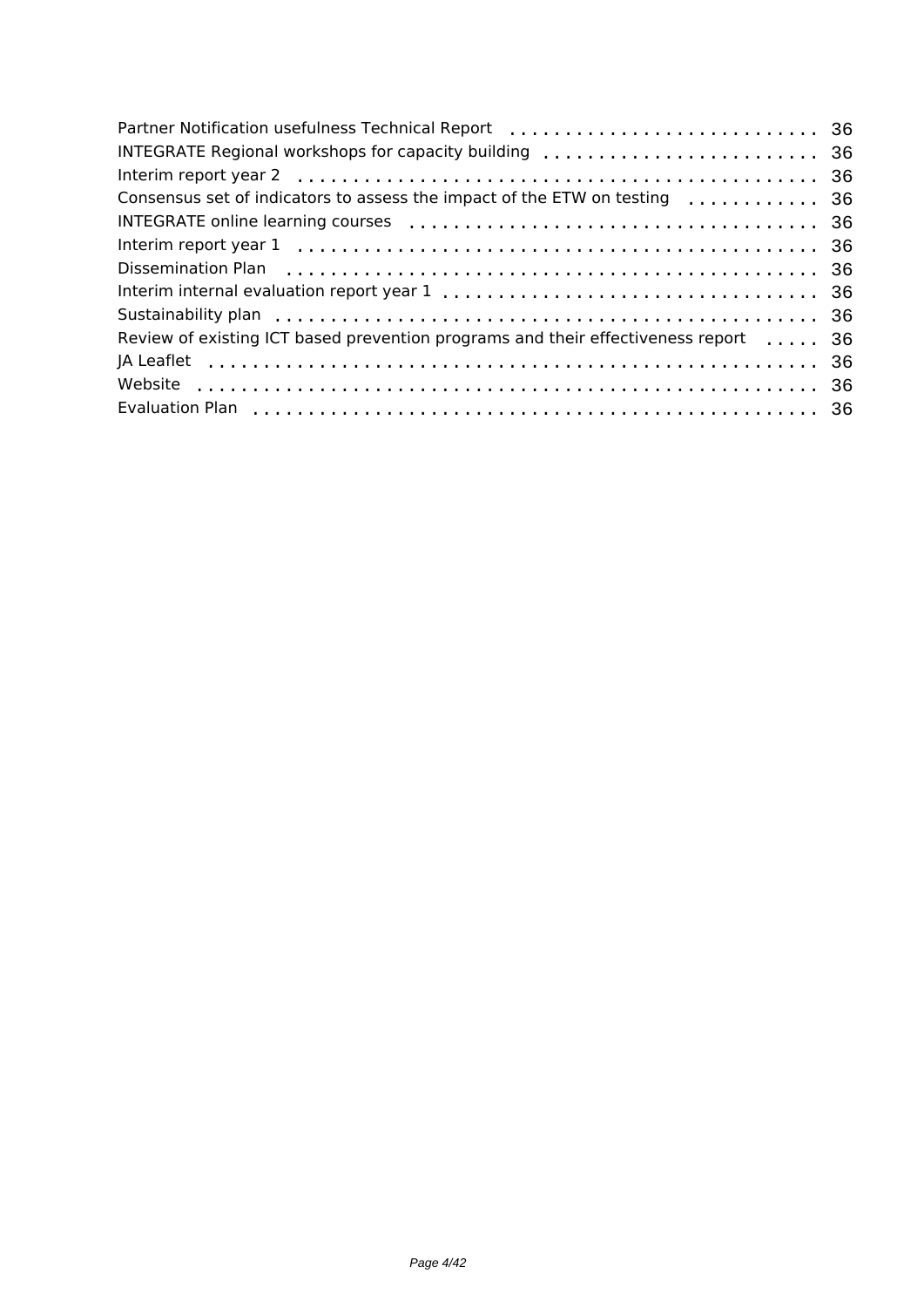# <span id="page-4-0"></span>*Joint Action on integrating prevention, testing and linkage to care strategies acros HIV, viral hepatitis, TB and STIs in Europe (INTEGRATE)*

*JA2015 - GPSD [705038]*

 *START DATE: 01/09/2017*

 *END DATE: 31/05/2021*

 *DURATION: 36 month(s)*

 *CURRENT STATUS: Finalised*

 *PROGRAMME TITLE: 3rd Health Programme (2014-2020)* 

 *PROGRAMME PRIORITY: -*

 *CALL: Joint Actions 2016*

 *TOPIC: Quality of HIV/AIDS/STI, viral Hepatitis and tuberculosis prevention and linkage to care*

 *EC CONTRIBUTION: 1999877.08 EUR*

 *KEYWORDS: Hiv, Linkage To Care, Personalised Testing, Prevention, Prevention, Stis, Tuberculosis, Tuberculosis, Viral Hepatitis*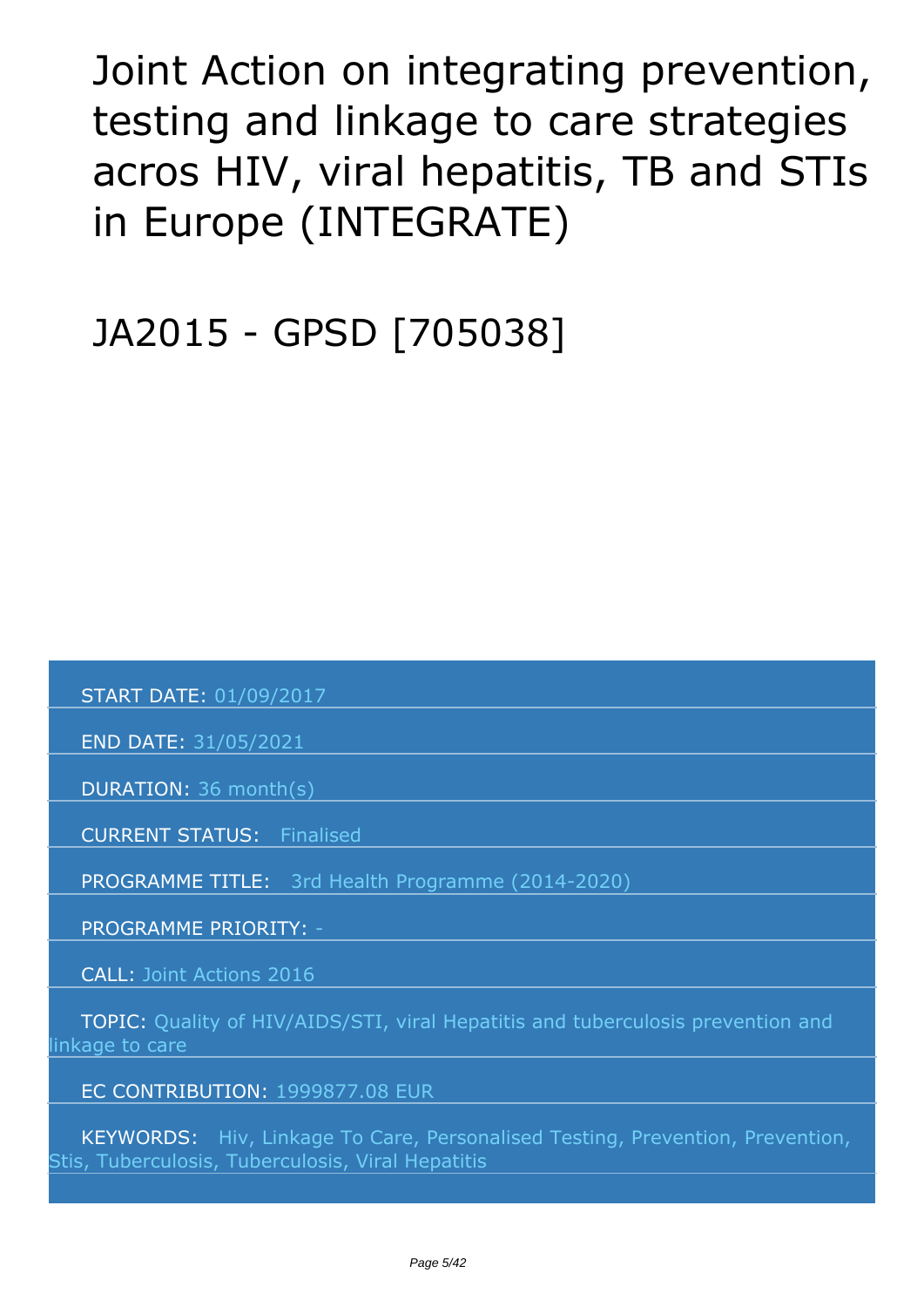### <span id="page-5-0"></span>*Project abstract*

*The "Joint Action on integrating prevention, testing and link to care strategies across HIV, Viral Hepatitis, TB & STIs in Europe" (INTEGRATE) has the overall objective to increase Integrated early diagnosis and linkage to prevention and care of HIV, viral hepatitis, TB and STIs in EU Member States by 2020. A number of tools have been developed to reduce transmission, optimize early diagnosis and linkage to care for one or more of these four diseases. INTEGRATE will map relevant existing tools for cross-linking. A peer-review process will identify which of these tools are complimentary or redundant for other disease(s), and which could be adapted or require further innovation. HIV, viral hepatitis, TB and STIs are cross-borders public health threats of concern to Europe that affect vulnerable populations disproportionately and require personalised interventions. As multiple dimensional approaches are required to reduce the public health burden, the most optimal profile of approaches that provide additive effects (and that are reasonably costeffective) should be identified and implemented broadly. INTEGRATE provides a platform to disseminate and exchange best practice among Member States and facilitate discussions on innovations and emerging*

*issues within the four diseases. In this respect, INTEGRATE is a shared European effort that extends beyond the partners and can create important synergies across European stakeholders, projects and initiatives.*

*INTEGRATE supports the implementation of the Commission Communication on 'Combating HIV/AIDS in the European Union and neighboring countries' and the 'Action Plan on HIV/AIDS in the EU and neighboring countries' by ensuring better preparedness across the EU and by identifying innovative evidence-based testing and prevention tools to reduce new cases of HIV, viral hepatitis, TB and STIs in priority groups.*

### *Summary of context, overal objectives,strategic, relevance and contribution of the action*

#### *Summary of context:*

*HIV, viral hepatitis B and C, sexually transmitted infections (STIs) and active and latent tuberculosis (TB) infection are major public health concerns in Europe. Despite progress in prevention methods and uptake of treatment, there are continued challenges in terms of controlling and preventing further transmission of these diseases and in ensuring that people who are infected are diagnosed early and enter the care system. Further, there is a high prevalence of co-infection due to overlaps in key populations and/or common modes of transmission which underlines the need to combine efforts throughout the continuum of care.*

*Disease areas of interest:*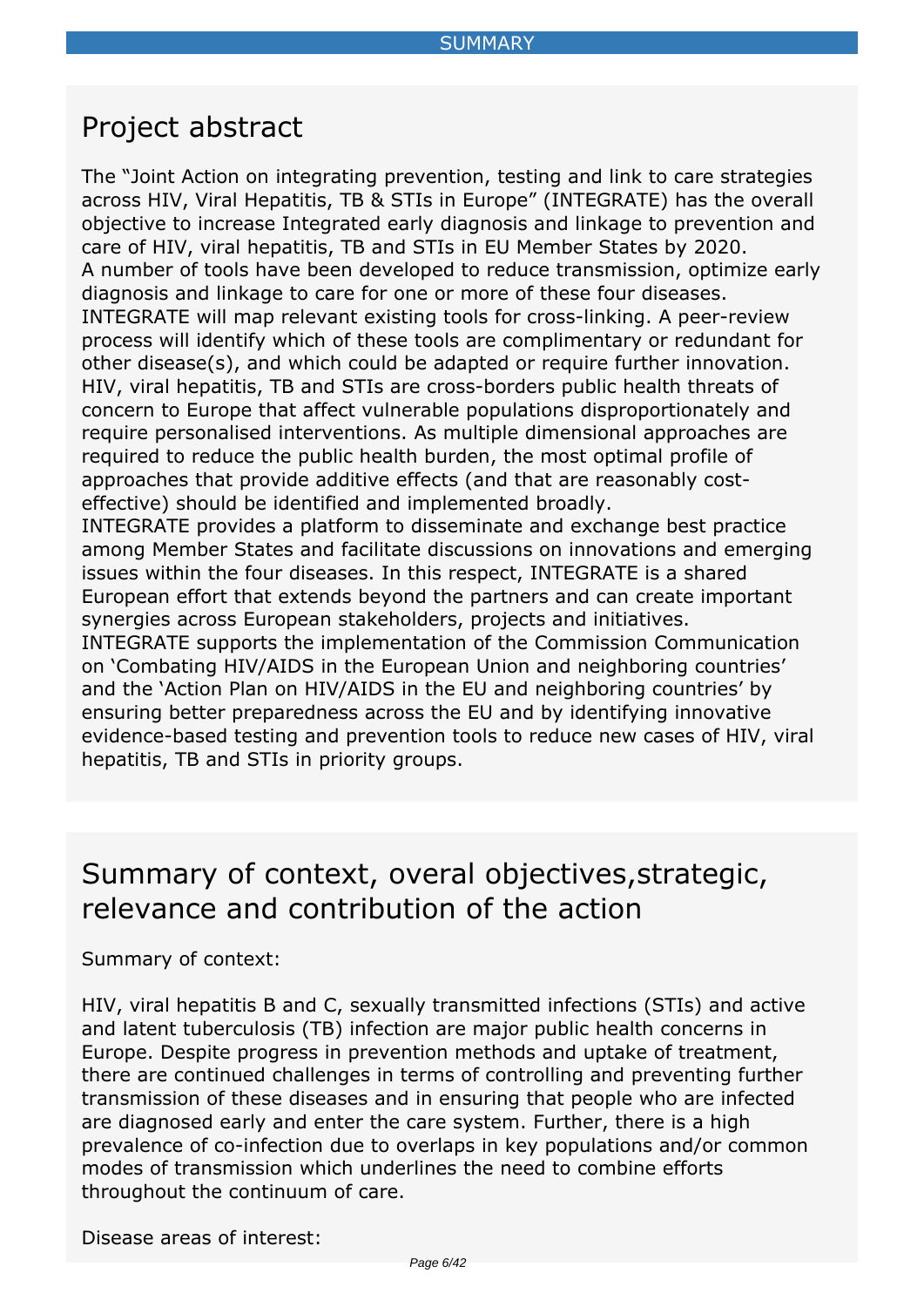*INTEGRATE will mainly focus on HIV, viral hepatitis and STIs, which share modes of transmission and to a lesser extent address TB which is a different disease in terms of risk of acquisition.*

*HIV is still highly prevalent in Europe with a cumulative number of 810.000 people diagnosed with HIV in the EU/EEA in 2015 and a substantial number of people living with HIV who remain undiagnosed (estimated at 15% of people living with HIV in 2015). In 2015, 29.747 new HIV infections were diagnosed and the rate of new infections has not declined significantly over the last decade despite important advances in biomedical and behavioural HIV prevention strategies. Furthermore, almost half (47%) of all people newly diagnosed are presenting at a late stage of infection. These data indicate that despite important progress in both prevention (including treatment as prevention) and testing, there is still a need to strengthen efforts across Europe to reduce transmission and ensure timely diagnosis. A set of fast-track actions and regional targets to reverse the HIV epidemic in Europe and end the epidemic as a public health threat by 2030 has been established and require renewed political commitment to urgently put in place innovative responses to HIV.*

*An estimated 4.7 million and 5.6 million are living with chronic hepatitis B (HBV) and hepatitis C (HCV), respectively in the EU/EEA. Among those already diagnosed, many are not linked to healthcare services that can provide comprehensive care. Consequently, a large proportion of the chronically infected enter care only after they have developed liver-disease-related clinical symptoms. Effective and well tolerated treatments for both HBV and HCV infection have greatly improved the possibility of successful treatment and (in the case of HCV) cure, especially if diagnosed early in the course of infection. In most European countries however, it remains unknown to what extent testing policies and strategies succeed in identifying the undiagnosed population over the course of their disease. Also, the extent to which diagnosed patients are linked to and retained in care is unknown.*

*Among the five sexually transmitted infections (STIs) under EU surveillance , chlamydia is the most common in EU/EEA with 384.555 cases reported in 2013. The majority are reported among young people (between 15 and 24 years of age) and among women. Gonorrhoea rates have been increasing, with 52.995 cases reported in 2013. It is three times more prevalent among men than women. A total of 22.237 syphilis cases were reported in 2013 and five times more often in men than in women, with increasing trends reported by most countries between 2008 and 2013. In 2013, 64 cases of congenital syphilis were reported in nine countries; thirteen countries reported zero cases. Over the last decade several countries in the EU/EEA region, have seen an increase in the incidence of sexually transmitted infections including gonorrhoea, syphilis and chlamydia among specific groups such as MSM . ECDC concludes that, there is evidence that services to prevent, diagnose and treat infections are not being delivered at the appropriate scale to impact on transmission patterns.*

*Active and latent tuberculosis infection (TB), although a treatable and* Page 7/42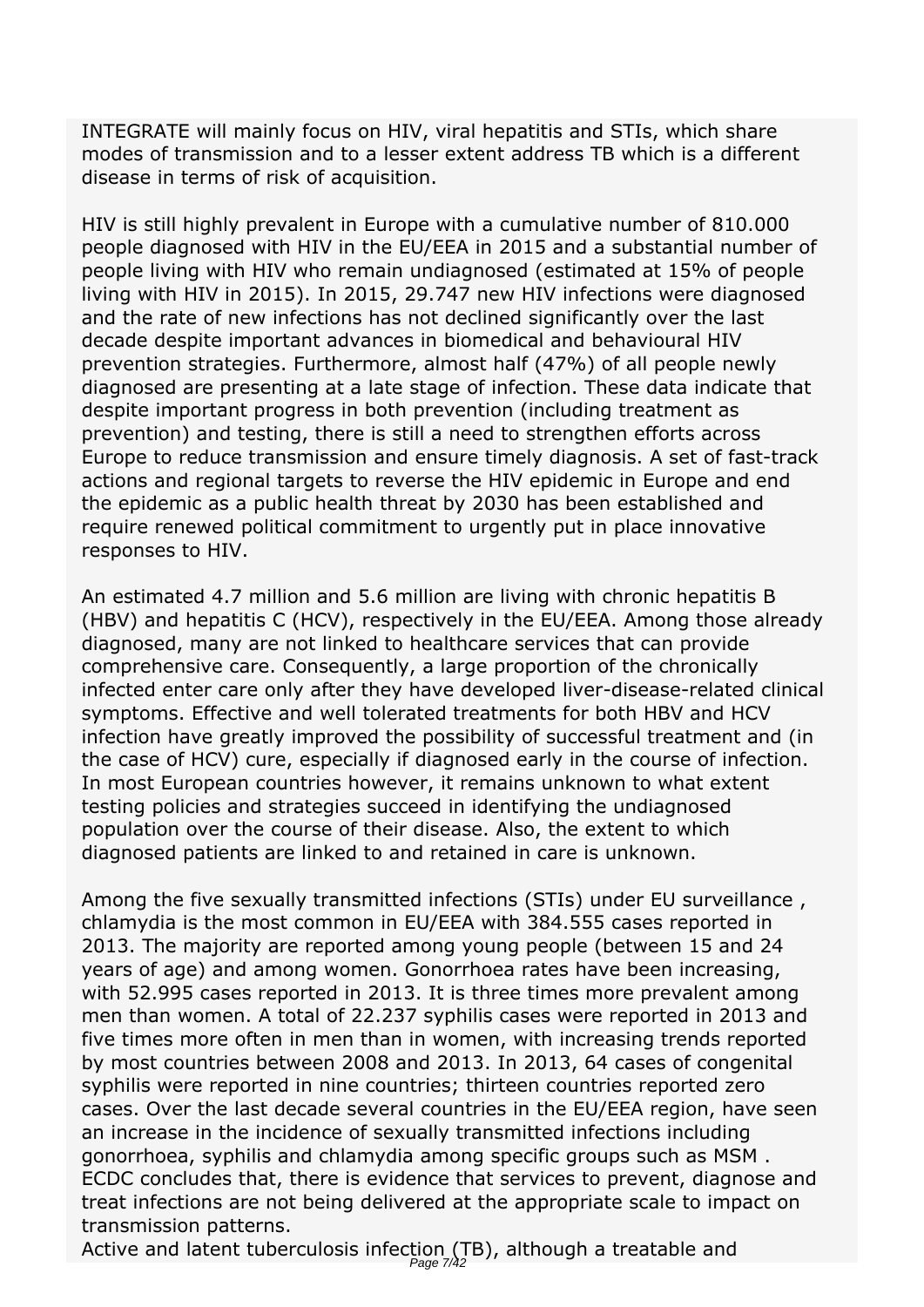### *Methods and means*

*Step 1: Review process*

*In the first phase, INTEGRATE's activities will take point of departure in already available tools focusing on implementation of testing and linkage to care for HIV, hepatitis, TB and STIs. An important first step will therefore be a mapping of existing implementation tools, partly drawing on data sources and work already conducted by ECDC and EMCDDA, other EU agencies and EU networks to build upon the results obtained by the 'Quality Action' initiative and ensure synergies with previous and ongoing initiatives. The review process will be supervised by the coordinator and WP leads to ensure synergies between the areas overlapping different WPs. The mapping process has the following elements.*

*Mapping of existing platforms and analysis of the type of content, audience and use. The analysis will be based on a matrix developed by WP2 lead and with inputs from all lead partners and has two main outcomes:*

*Identification of thematic materials to complement specific reviews Decision on use/linkage with existing platforms*

*Mapping of material/tools for implementation/introduction of testing and linkage to care (WP2 and 5):*

*Focus on introducing testing in health care settings (WP4 and 5) Good practices of data collection of testing and linkage to care activities (done for HEPCARE EUROPE, HIV in HiE, HIV-COBATEST and Euro HIVEdat projects. HA-REACT, E-DETECT, HEPCARE and ESTICOM outcomes will be taken into account) (WP6)*

*Specific training materials of health care and community staff in testing and linkage to care (WP8)*

*Review of home/self-testing/sampling evidence and measures for linkage to care (WP5)*

*Mapping of prevention tools/activities will focus on*

*Mapping of good practices in partner notification and linkage to care New technologies used for combination prevention*

*Mapping of policies in support of implementation of above and barriers Indicator condition guided HIV testing and improving testing for viral hepatitis in health care settings*

*Supporting adequate linkage to care of self-testers*

*Integration of monitoring of testing and linkage to care data into national M&E and surveillance systems, including data from CBVCT, GPs and home/selftesting*

*Novel secondary prevention strategies including partner notification*

A peer review based assessment will be conducted of the strengths and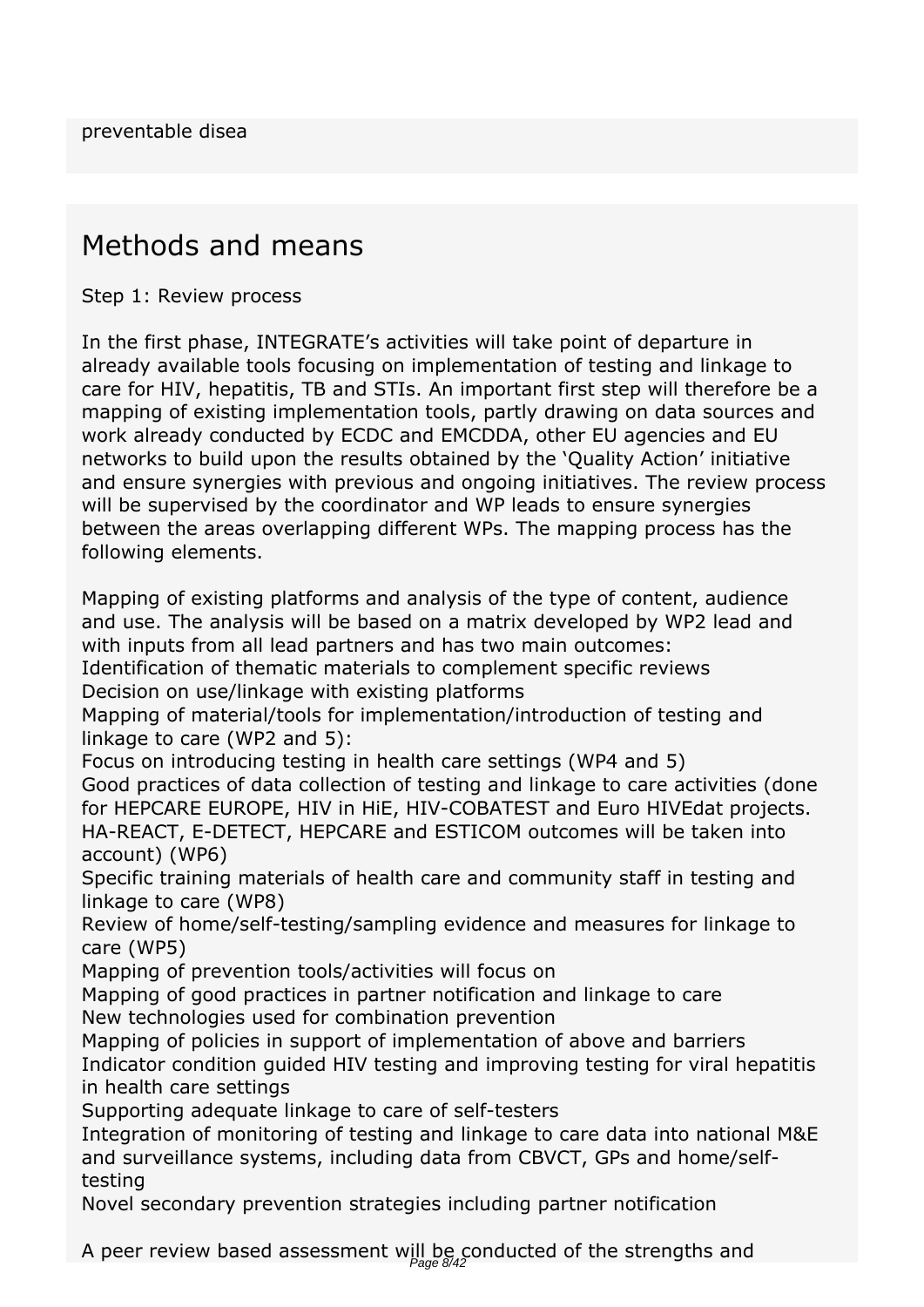*weaknesses of the identified materials with regards to their potential for adaptation/innovation and transferability to cover other diseases areas and/or priority groups.*

*JA partners will examine the existing tools relating to HIV, hepatitis, TB and STI testing and linkage to care in addition to any combination effort. INTEGRATE will systemically review the materials and identify strengths and successes from each. In addition, all current materials will be examined to detect the feasibility for any of the tools to be adapted to other disease areas or a combination of diseases, as well as the aspects of replication and transferability to other countries to ensure the EU dimension of the tools. Not all tools or guidelines will be applicable to other diseases, but the aim is to employ the most effective components to the tools developed by the INTEGRATE Joint Action. Then follows a development process where a number of tools are adapted to other disease areas.*

#### *Step 2: Implementation and piloting*

*The next phase of the project will be the development and implementation of activities under each WP theme and piloting of tools developed to support increased and improved linkage to care activities.*

*A number of countries participating as partners in the Joint Action have been thoroughly chosen for the activities and pilots taking into consideration geographical distribution, partner profile and country needs and resources. Based on information from ECDC and EMCDDA completed with input from INTEGRATE partners and overview of country, epidemics and challenges were listed and analysed. Criteria for s*

### *Work performed during the reportingperiod*

*INTEGRATE was launched on 19 September 2017 in Brussels followed by the first Partnership Forum meeting the day after, which was opened by Mr. Vytenis Andriukaitis the EC Commissioner for Health and Food Safety.*

*During the first year (Sep 2017 – Aug 2018) INTEGRATE has achieved the following main activities per WP:*

#### *WP1 – Coordination*

*As part of setting up the administrative and coordination structure of INTEGRATE Joint Action the Advisory Board, Partnership Forum and Steering Committee was set up and has guided and made quality control of the work, milestones and deliverables during the first year. The Steering Committee has met twice at Face2Face meeting and have telephone meetings every second month.*

*The coordinator has developed guiding documents such as the Consortium* Agreement, Workplan and FAQ documents together with templates and guides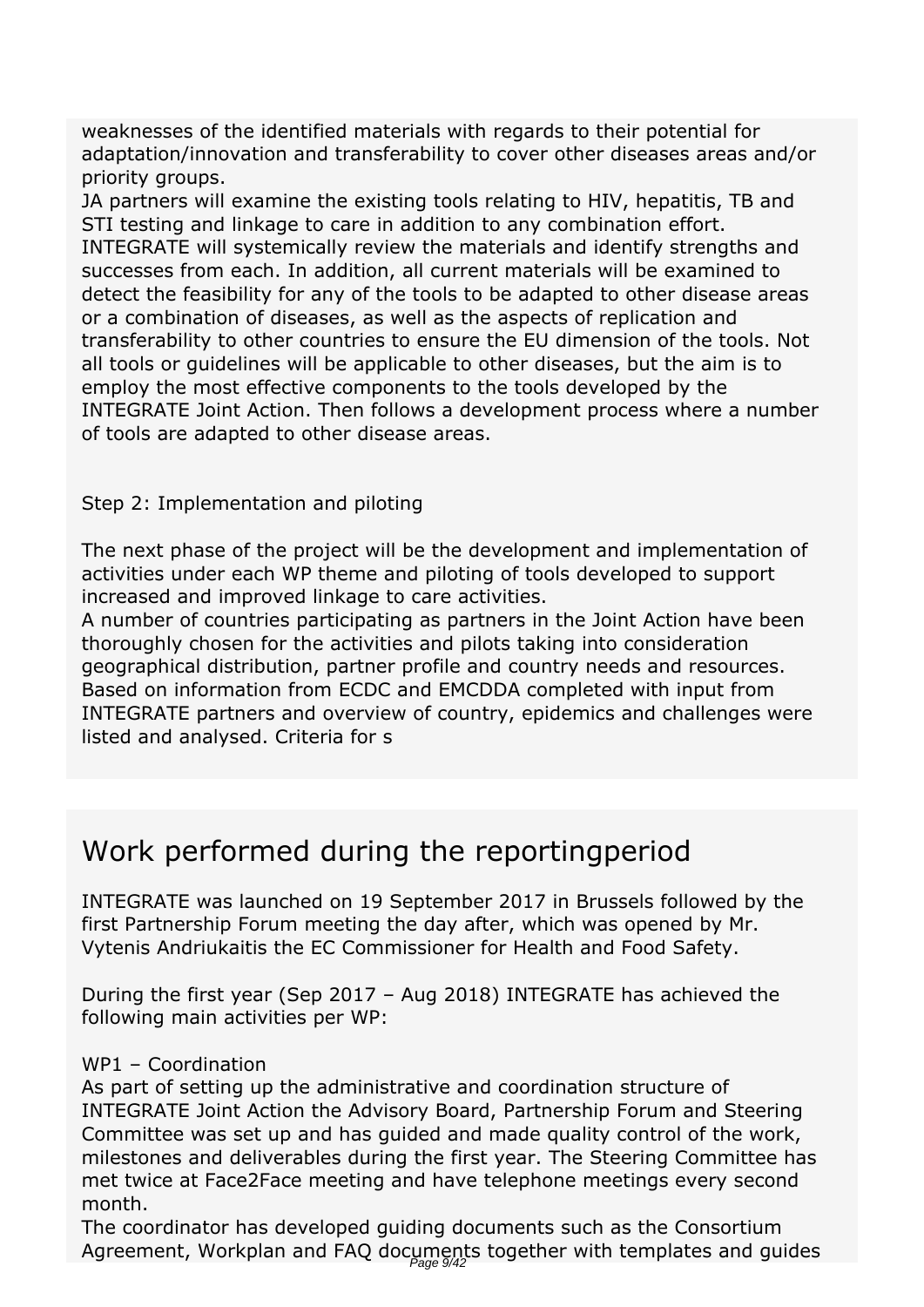*for the technical and financial reporting. 3 Financial TCs have been held with the financial officers in the partner organisations and regular internal costfollow up has been used to follow the implementation of the JA and assist and guide the partners with financial reporting.*

*Continuous collaboration with ECDC, EMCDDA, WHO Regional office for Europe, WHO HQ and relevant other EU funded projects and Joint Actions such as HAREACT, HEPCARE, E-DETECT TB and other European initiatives within HIV, viral hepatitis, TB and STIs.*

#### *WP2 - Dissemination*

*Visual identity and a comprehensive communication and dissemination package has been developed consisting of: logo, website, social media profiles, JA leaflet and INTEGRATE templates (power point and documents). All outputs have been reviewed and approved by the Steering Committee.*

*A detailed dissemination plan was developed with input from all WP Leads reflecting all WPs and key messages.*

*As part of the analysis of existing knowledge platforms and initiatives relevant for INTEGRATE an online matrix structure (incl. guide on how to use) was developed. The matrix has been used by the different WPs to enter their review findings and mapping activities (WP5 and WP7)*

*WP3 – Monitoring and Evaluation*

*The evaluation plan has been developed with input from the Coordinator and Steering Committee.*

*M&E tools have been developed (RAG reporting, partner survey and interview topic guide). The yearly partner evaluation survey was conducted in August (100% respond rate from partners) together with 8 interviews with the WP Lead and Co-Lead Partners.*

*TOR developed for the external mid-term and final evaluation and the tender is expected to be published in the fall of 2018.*

*WP4 – Policy development and sustainability*

*Sustainability plans*

*Previous sustainability plans were reviewed (UNAIDS, WHO, OECD, ECDC, OptTEST etc.) To make recommendations for the future implementation of the pilots in the pilot countries, country profiles were developed to assess the country context and identify key stakeholders. Pilot partners performed semistructured interviews with their relevant national stakeholders and a desk review was performed by WP LP. In total 28 stakeholders were interviewed from the 12 pilot countries. A stakeholder consultation report was developed.*

#### *Patient experience Survey*

*Findings from the stakeholder consultation have informed the development of the draft questionnaires for HIV and Hepatitis C. The questionnaires are in late draft format and the survey protocol is finalized. A baseline survey has been conducted among the pilot partners to identify the key aspects of recruitment* Page 10/42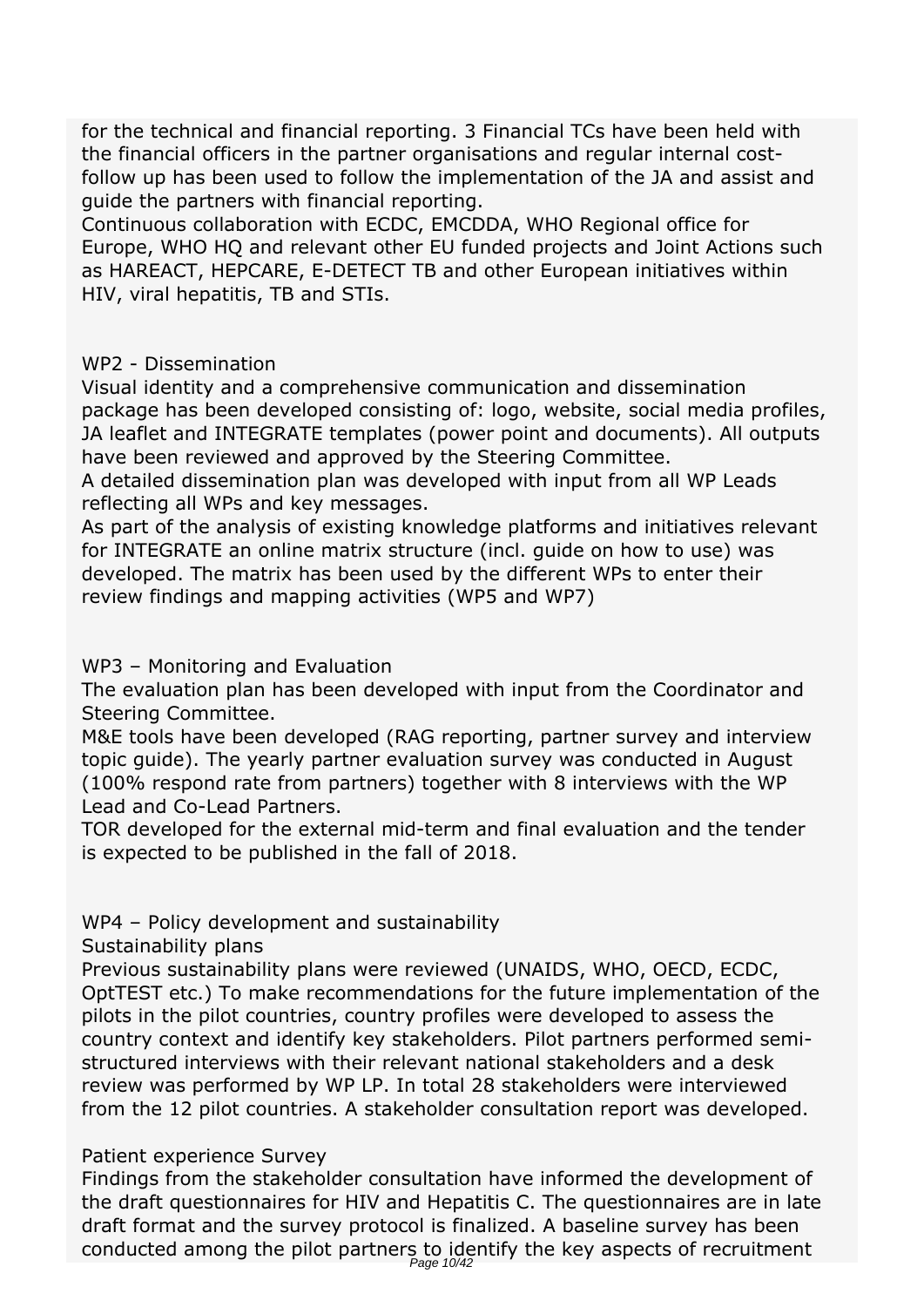*for the patient survey. The protocol will shortly be submitted to local ethics committees for approval.*

### *WP 5 – Integrating testing and linkage to care*

*Integrated testing*

*Telephone meetings have been conducted with all pilot partners to discuss and plan the proposed pilot activities. Discussions were taken forward at the Face2Face meeting and pilot plans were reviewed and adjusted based on the possibilities in the specific partner organisations. 6 partners have*

### *The main output achieved so far and their potential impact and use by target group (including benefits)*

*INTEGRATE is still in an early phase of its implementation and the impact of main outputs will be described in the reporting after year 2 and 3. However, once the outputs and findings from INTEGRATE are being produced they will on an on-going basis be available on the website www.integrateja.eu*

*The main target groups of INTEGRATE are:*

*• Public health authorities and policy-makers involved in HIV, viral hepatitis, TB and STI testing and linkage to care prevention.*

*• Staff of civil society organisations working in the field of HIV, viral hepatitis, TB and STI with the key groups at increased risk mainly MSM, PWID, Sex workers and migrants.*

*• Health care professionals, including general practitioners of primary care services as well as health care staff of public and private institution*

*Through close engagement with the target groups in the respective JA partner member states, INTEGRATE is through the pilot activities and sustainability plans working towards wider implementation and dissemination of the findings and outputs which is expected to happen in year 2 and 3.*

*However, the year 1 internal evaluation has shown that there are examples where INTEGRATE has already made an impact on integrating testing and care, by building links between organisations in different disease areas and running a successful pilot of European Spring Testing Week for hepatitis and HIV.*

### *Achieved outcomes compared to the expected*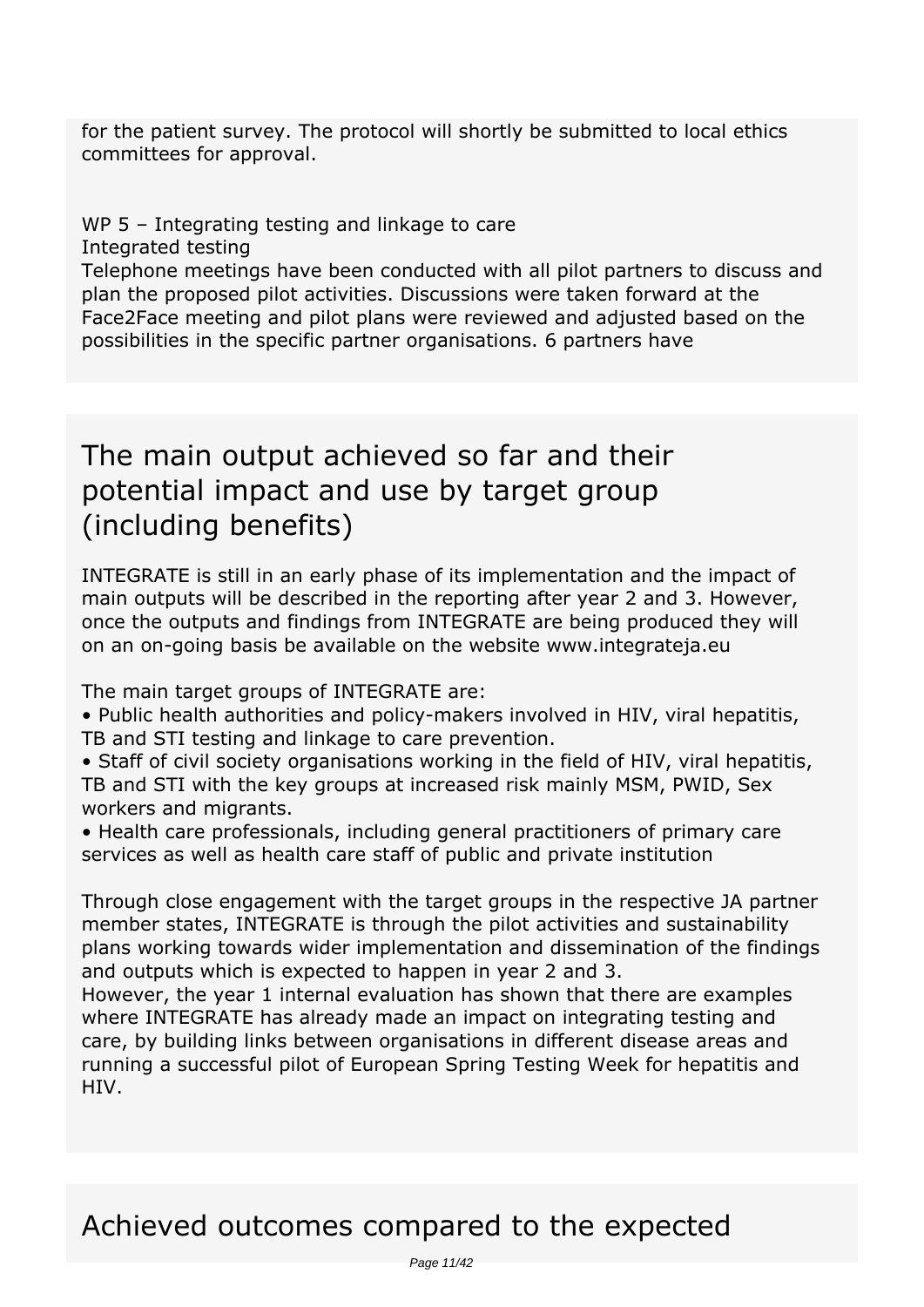### *outcomes*

*INTEGRATE is after the first year still in an early phase of its implementation, so achieved outcomes compared to expected outcomes will be described in year 2 interim report and final report.*

### *Dissemination and evaluation activitiescarried out so far and their major results*

*The dissemination activities during the reporting period included:*

- *The release of the Project Web site (November 2018)*
- *The active presence of the project in popular social media platforms (i.e. Twitter, Facebook, LinkedIn)*
- *The release of the project brochure and newsletter*
- *The dissemination of INTEGRATE material and announcements in the EU Health Policy Platform*
- *The organization and conduction of the INTEGRATE Satellite session, which was held on July 25, 2018, in conjunction with AIDS 2018, in Amsterdam, the Netherlands*
- *INTEGRATE has been presented at 15 international conferences/meetings/events during the first year.*

*Further, the internal evaluation from year 1 showed that many of the JA partners had promoted the JA internally within their organisation, with 82% (23/28) of partners and 86% (6/7) advisory group members having done so through many channels including giving presentations to colleagues, sharing leaflets and newsletters, disseminating information via email lists, and posting information on their website or social media pages. A presentation to the Ministry of Health was also reported by two participants.*

*The internal evaluation of INTEGRATE year 1 was conducted in August 2018 by WP3 lead partners PHE (UK) and IPMN (Romania) focusing on process, progress, and implementation of the joint action in the first year. Data was collected through semi-structured interviews, progress (RAG) reporting and an online survey, synthesised and analysed using a mixed-methods approach. Thirty-eight responses were received: 29 from partner organisations (100%) (of whom 11 were pilot sites and 11 were work package LP/co-LP) and 9 advisory board members.*

*Overall, the progress and implementation of INTEGRATE is on track, with a little variation between the work packages, and INTEGRATE has met partners' expectations as much as can be expected in the first year. The project infrastructure and collaboration that was built in the first year will be vital to the success of the joint action in the next two years. There is a need to ensure INTEGRATE continues to build momentum into its second year, as more* substantive elements of work get underway, and that partners increasingly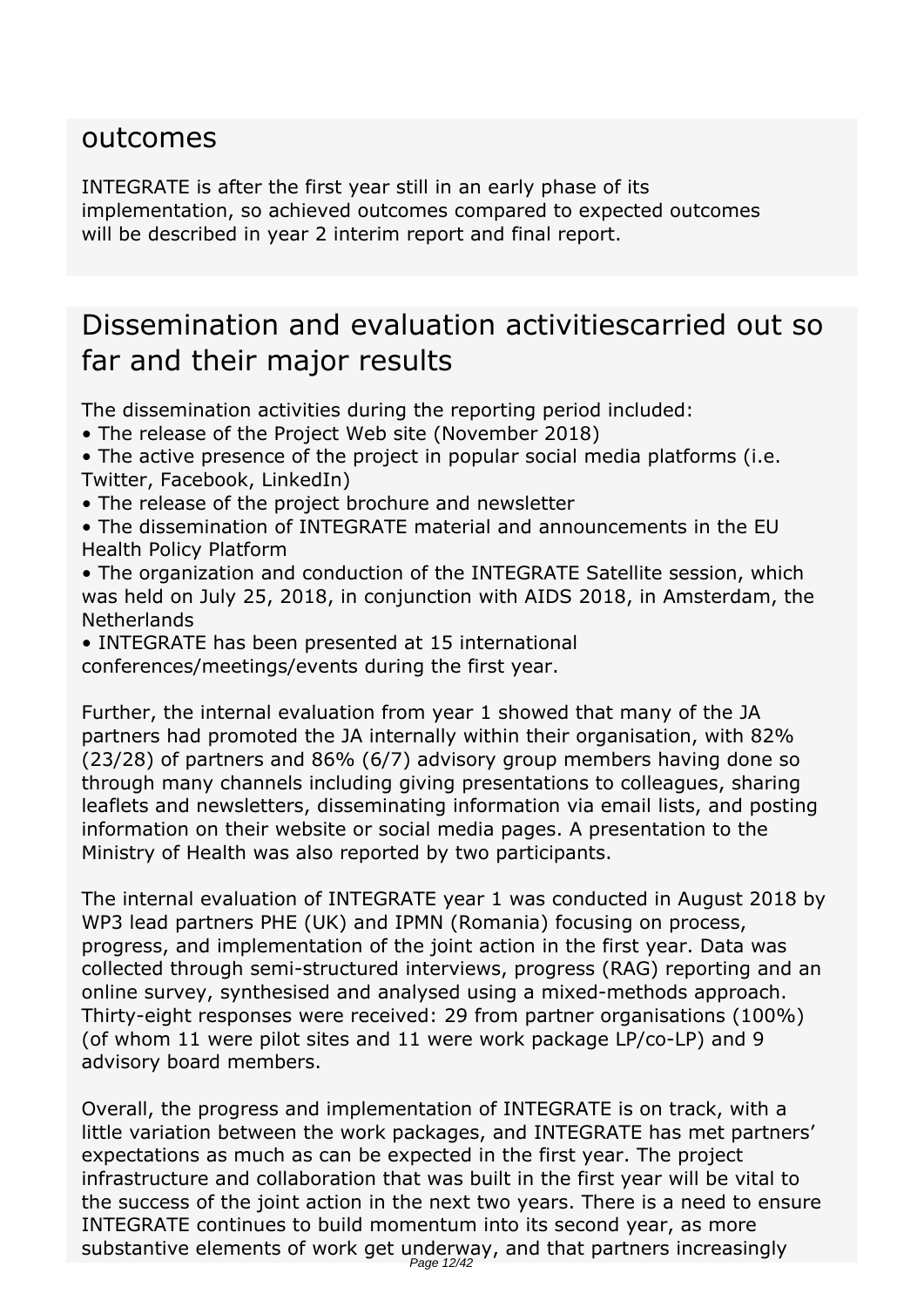*take ownership of their work and that no partners are left behind*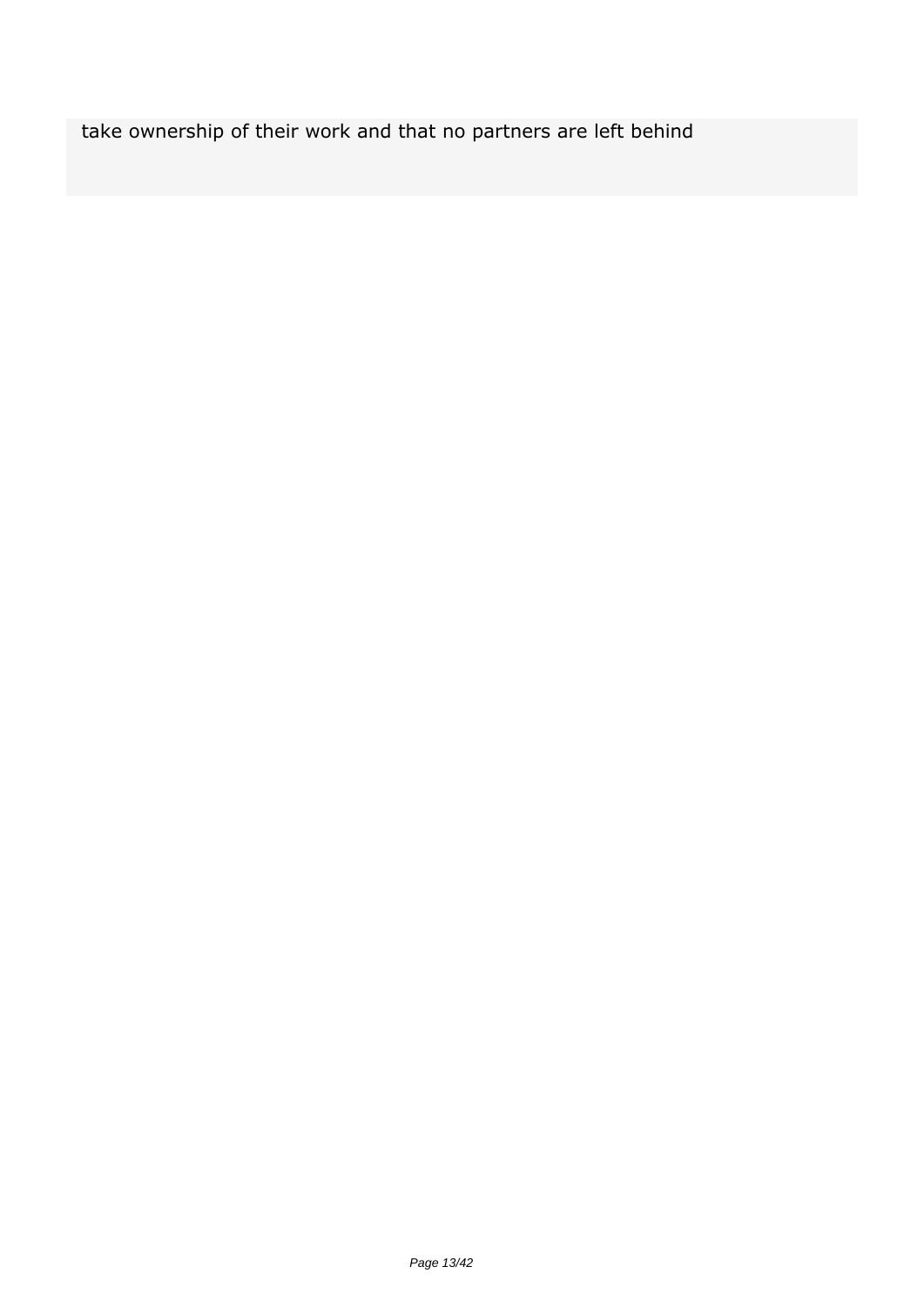# <span id="page-13-0"></span>*Work package*

### *Work Package 1: Coordination*

*Start month: 1 End month: 36 Work Package Leader: REGIONH*

*Actions undertaken to manage the Joint Action and to make sure that it is implemented as planned* 

### *Work Package 2: Dissemination*

*Start month: 1 End month: 36 Work Package Leader: CERTH*

*Actions undertaken to ensure that the results and deliverables of the Joint Action will be made available to the target Groups and stakeholders* 

### *Work Package 3: Monitoring and Evaluation*

*Start month: 1 End month: 36 Work Package Leader: IPMN*

*Actions undertaken to verify that the Joint Action is being implemented as planned and reaches the objectives* 

#### *Work Package 4: Policy development and sustainability Start month: 1 End month: 36 Work Package Leader: ARCIGAY*

*Actions undertaken to secure the sustainability of the JA activities and explore the potential for integration of results/deliverables into policies (at national, regional or local levels) and to support countries to create their own system for monitoring patient experiences of testing and linkage to care* 

### *Work Package 5: Integrating testing and linkage to care*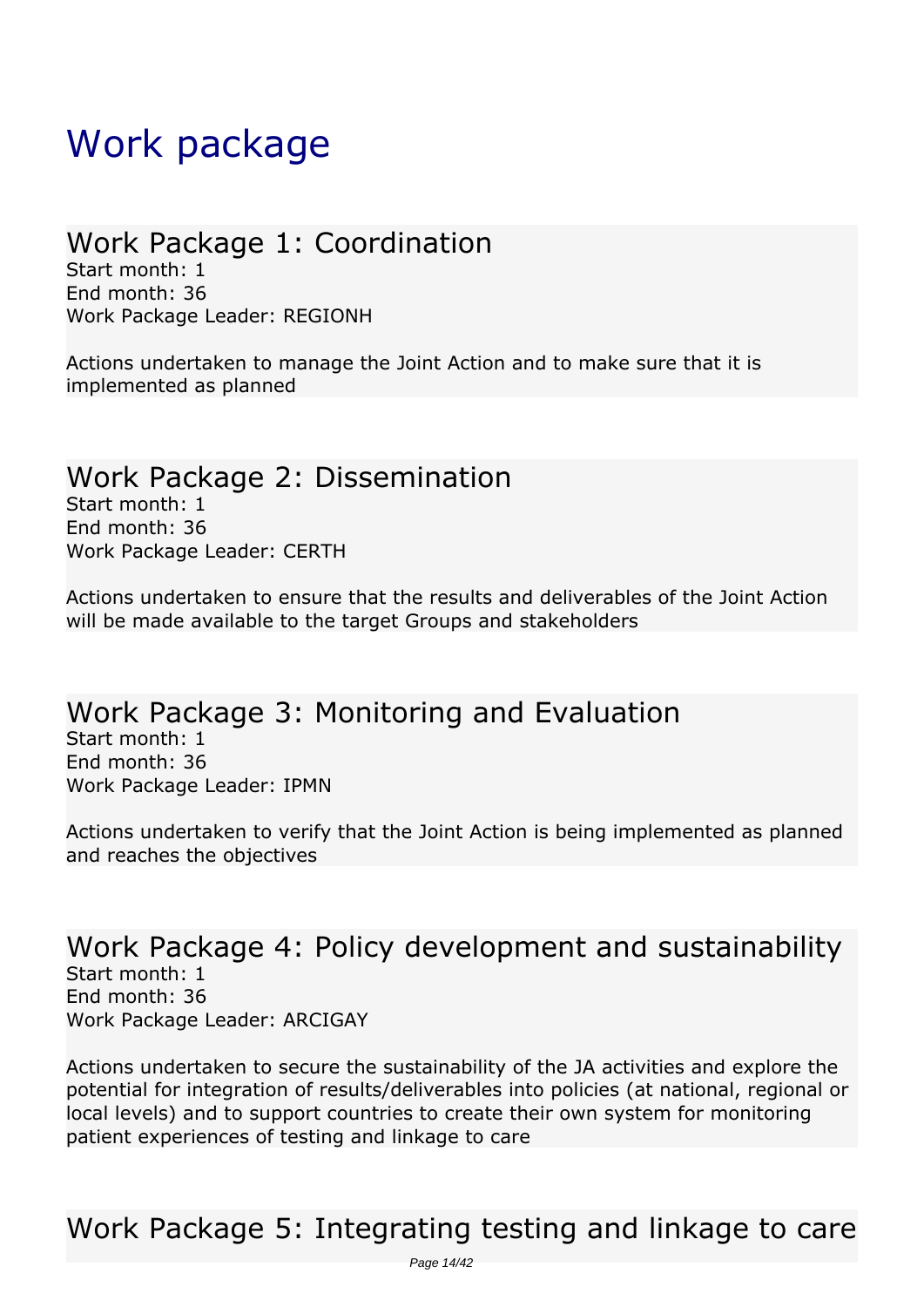#### *of HIV, viral hepatitis, TB and STIs Start month: 1 End month: 36 Work Package Leader: REGIONH*

*Actions undertaken to support the integration of testing activities targeting HIV, viral hepatitis, TB and STIs in the European testing Week, to expand the use of tools to increase testing and linkage to care in health care facilities and to facilitate the expansion of HIV home/self-testing and home sampling programmes* 

#### *Work Package 6: Monitoring and evaluation of HIV, viral hepatitis and STIs testing and linkage to care Start month: 1 End month: 36 Work Package Leader: ICO*

*Actions undertaken to identify indicators and procedures to capture data on HIV, hepatitis and STI testing, and to strengthen integration of testing data into M&E and surveillance systems* 

*Work Package 7: Improving the use of ICT tools and Partner Notification in combinationn prevention for HIV, viral hepatitis, TB and STIs*

*Start month: 1 End month: 36 Work Package Leader: UCD*

*Actions undertaken to assess, modify and improve use of ICT tools to improve combination prevention for HIV, HCV, TB and STIs and to assess current best practices of partner notification cross Europe* 

#### *Work Package 8: Capacity building Start month: 1 End month: 36 Work Package Leader: FVM*

*Actions undertaken to identify training needs and conduct training workshops for health care professionals, civil society organisations and public health institutions across the Member States and for JA partners as training of trainers*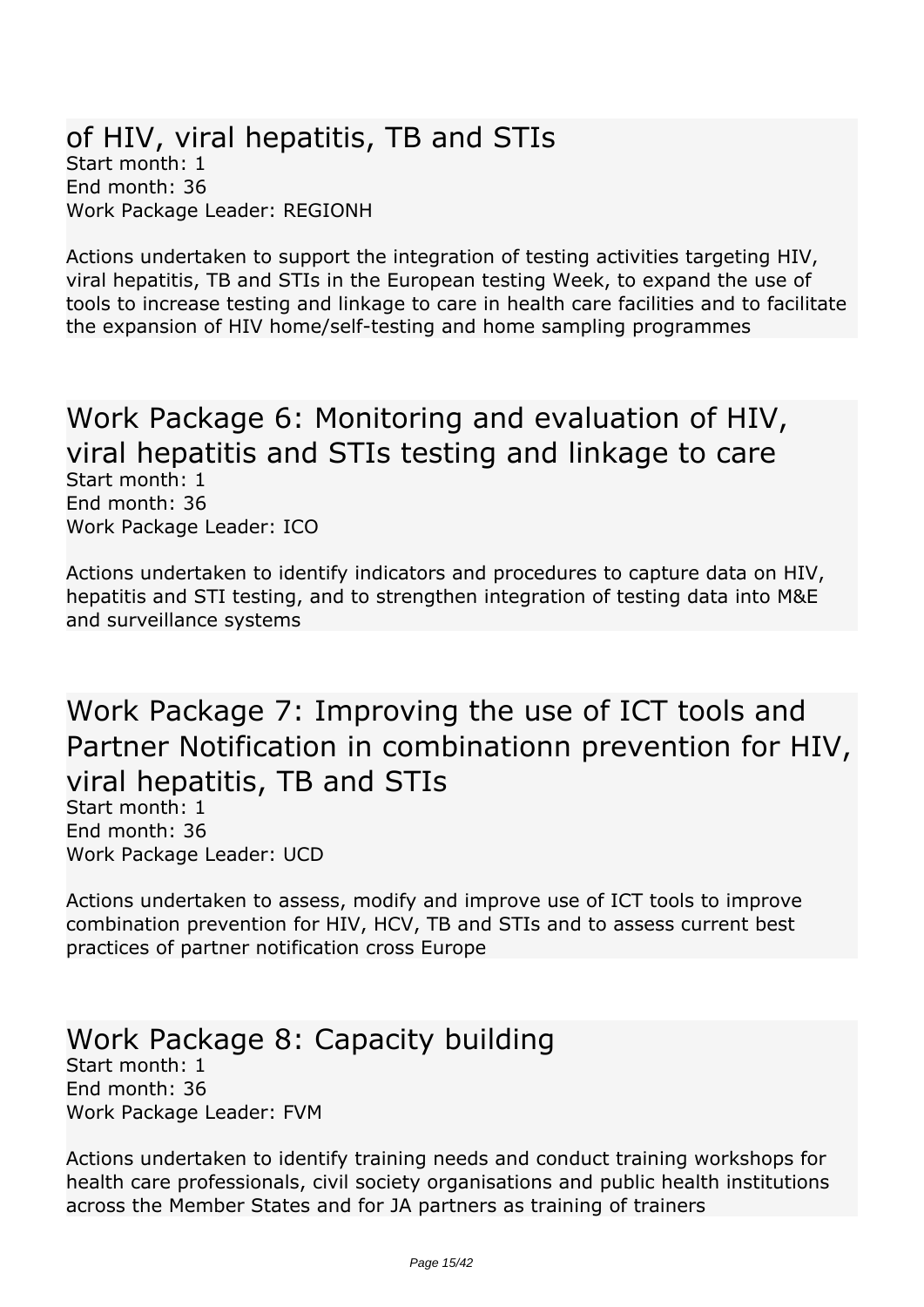#### *COORDINATOR, LEADER CONTACT AND PARTNERS*

### <span id="page-15-0"></span>*COORDINATOR*





*Denmark WEBSITE:* <http://www.regionh.dk>

### *PARTNERS*



*ETHNIKO KENTRO EREVNAS KAI TECHNOLOGIKIS ANAPTYXIS Street: CHARILAOU THERMI ROAD 6th Km City: 57001 THERMI THESSALONIKI 60 361 Country: Greece Website:* http://www.regionh.dk



*ETHNIKO KENTRO EREVNAS KAI TECHNOLOGIKIS ANAPTYXIS Street: CHARILAOU THERMI ROAD 6th Km City: 57001 THERMI THESSALONIKI 60 361 Country: Greece Website:* http://www.regionh.dk



*ETHNIKO KENTRO EREVNAS KAI TECHNOLOGIKIS ANAPTYXIS Street: CHARILAOU THERMI ROAD 6th Km City: 57001 THERMI THESSALONIKI 60 361 Country: Greece Website:* http://www.regionh.dk

*ETHNIKO KENTRO EREVNAS KAI TECHNOLOGIKIS ANAPTYXIS Street: CHARILAOU THERMI ROAD 6th Km City: 57001 THERMI THESSALONIKI 60 361*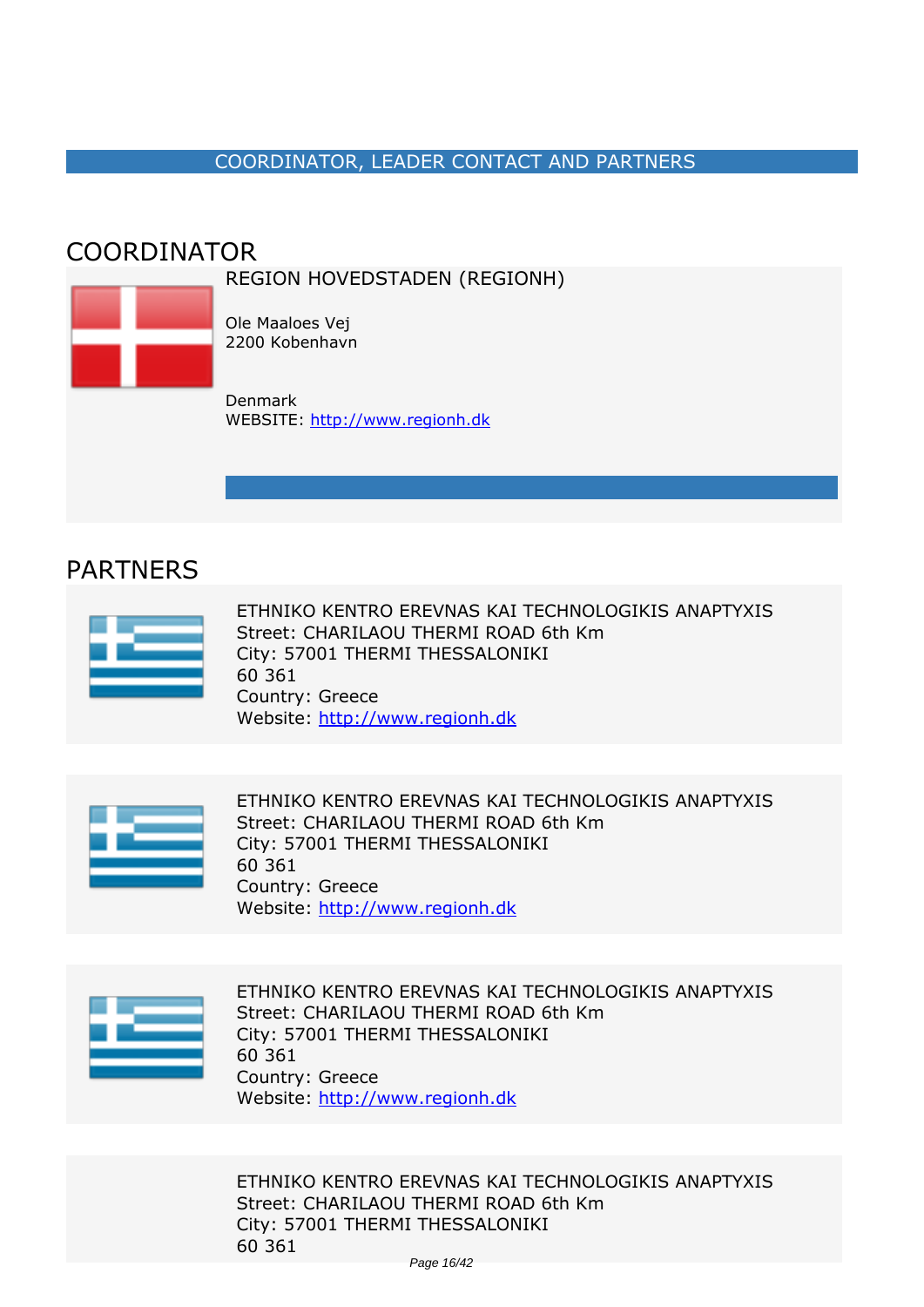

*Country: Greece Website:* http://www.regionh.dk



*ETHNIKO KENTRO EREVNAS KAI TECHNOLOGIKIS ANAPTYXIS Street: CHARILAOU THERMI ROAD 6th Km City: 57001 THERMI THESSALONIKI 60 361 Country: Greece Website:* http://www.regionh.dk



*ETHNIKO KENTRO EREVNAS KAI TECHNOLOGIKIS ANAPTYXIS Street: CHARILAOU THERMI ROAD 6th Km City: 57001 THERMI THESSALONIKI 60 361 Country: Greece Website:* http://www.regionh.dk



*ETHNIKO KENTRO EREVNAS KAI TECHNOLOGIKIS ANAPTYXIS Street: CHARILAOU THERMI ROAD 6th Km City: 57001 THERMI THESSALONIKI 60 361 Country: Greece Website:* http://www.regionh.dk



*ETHNIKO KENTRO EREVNAS KAI TECHNOLOGIKIS ANAPTYXIS Street: CHARILAOU THERMI ROAD 6th Km City: 57001 THERMI THESSALONIKI 60 361 Country: Greece Website:* http://www.regionh.dk



*ETHNIKO KENTRO EREVNAS KAI TECHNOLOGIKIS ANAPTYXIS Street: CHARILAOU THERMI ROAD 6th Km City: 57001 THERMI THESSALONIKI 60 361 Country: Greece Website:* http://www.regionh.dk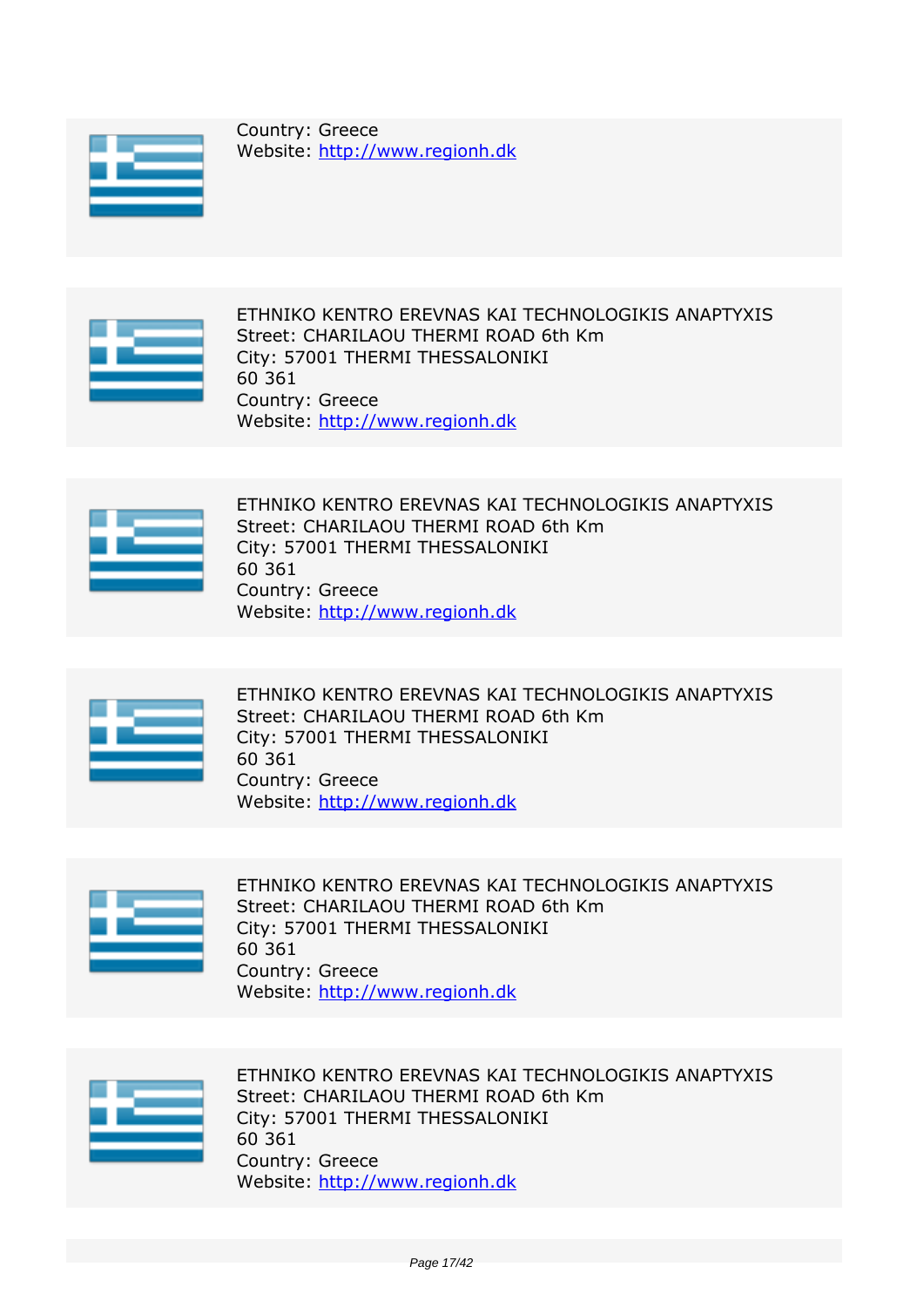

*TERVISE ARENGU INSTITUUT Street: Hiiu 42 City: 11619 TALLINN*

*Country: Estonia Website:* http://www.regionh.dk



*TERVISE ARENGU INSTITUUT Street: Hiiu 42 City: 11619 TALLINN*

*Country: Estonia Website:* http://www.regionh.dk



*INSTITUT CATALA D'ONCOLOGIA Street: GRAN VIA DE L'HOSPITALET City: 08908 L'HOSPITALET DEL LLOBREGAT*

*Country: Spain Website:* http://www.regionh.dk



*INSTITUT CATALA D'ONCOLOGIA Street: GRAN VIA DE L'HOSPITALET City: 08908 L'HOSPITALET DEL LLOBREGAT*

*Country: Spain Website:* http://www.regionh.dk



*INSTITUT CATALA D'ONCOLOGIA Street: GRAN VIA DE L'HOSPITALET City: 08908 L'HOSPITALET DEL LLOBREGAT*

*Country: Spain Website:* http://www.regionh.dk



*INSTITUT CATALA D'ONCOLOGIA Street: GRAN VIA DE L'HOSPITALET City: 08908 L'HOSPITALET DEL LLOBREGAT*

*Country: Spain Website:* http://www.regionh.dk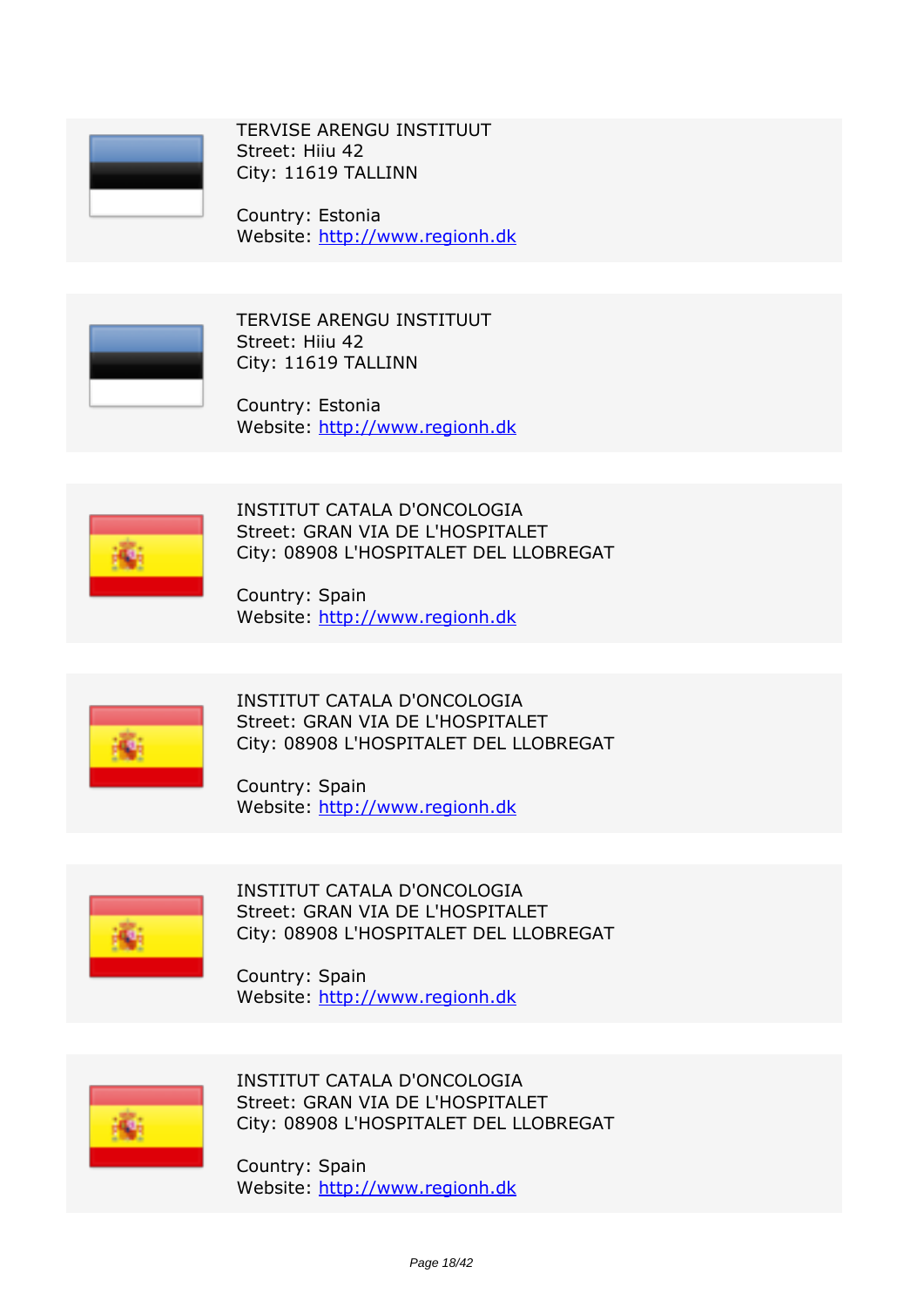

*INSTITUT CATALA D'ONCOLOGIA Street: GRAN VIA DE L'HOSPITALET City: 08908 L'HOSPITALET DEL LLOBREGAT*

*Country: Spain Website:* http://www.regionh.dk



*INSTITUT CATALA D'ONCOLOGIA Street: GRAN VIA DE L'HOSPITALET City: 08908 L'HOSPITALET DEL LLOBREGAT*

*Country: Spain Website:* http://www.regionh.dk



*INSTITUT CATALA D'ONCOLOGIA Street: GRAN VIA DE L'HOSPITALET City: 08908 L'HOSPITALET DEL LLOBREGAT*

*Country: Spain Website:* http://www.regionh.dk



*INSTITUT CATALA D'ONCOLOGIA Street: GRAN VIA DE L'HOSPITALET City: 08908 L'HOSPITALET DEL LLOBREGAT*

*Country: Spain Website:* http://www.regionh.dk



*INSTITUT CATALA D'ONCOLOGIA Street: GRAN VIA DE L'HOSPITALET City: 08908 L'HOSPITALET DEL LLOBREGAT*

*Country: Spain Website:* http://www.regionh.dk



*INSTITUT CATALA D'ONCOLOGIA Street: GRAN VIA DE L'HOSPITALET City: 08908 L'HOSPITALET DEL LLOBREGAT*

*Country: Spain Website:* http://www.regionh.dk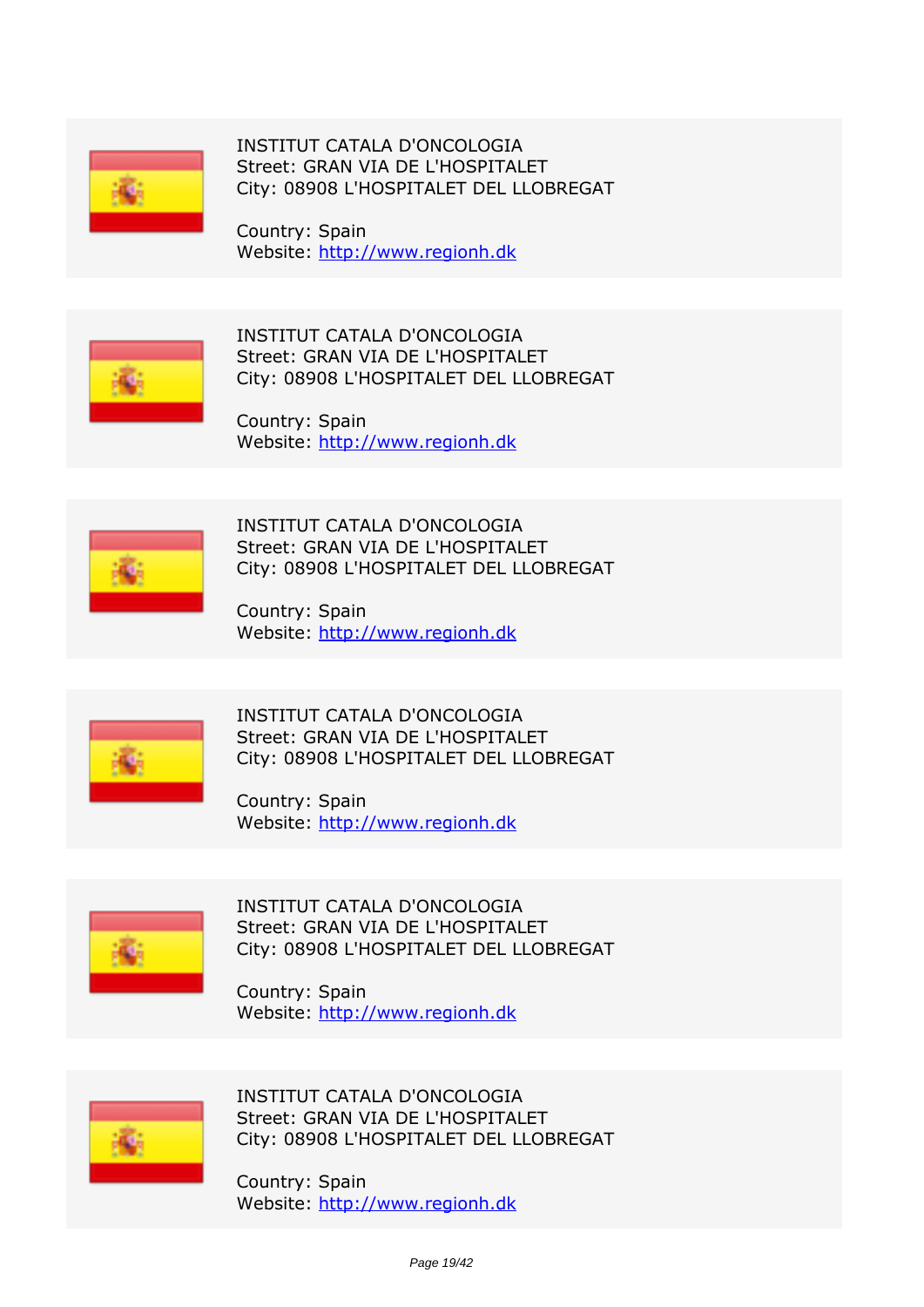

*INSTITUT CATALA D'ONCOLOGIA Street: GRAN VIA DE L'HOSPITALET City: 08908 L'HOSPITALET DEL LLOBREGAT*

*Country: Spain Website:* http://www.regionh.dk



*INSTITUT CATALA D'ONCOLOGIA Street: GRAN VIA DE L'HOSPITALET City: 08908 L'HOSPITALET DEL LLOBREGAT*

*Country: Spain Website:* http://www.regionh.dk



*NACIONALNI INSTITUT ZA JAVNO ZDRAVJE Street: TRUBARJEVA City: 1000 LJUBLJANA*

*Country: Slovenia Website:* http://www.regionh.dk



*NACIONALNI INSTITUT ZA JAVNO ZDRAVJE Street: TRUBARJEVA City: 1000 LJUBLJANA*

*Country: Slovenia Website:* http://www.regionh.dk



*NACIONALNI INSTITUT ZA JAVNO ZDRAVJE Street: TRUBARJEVA City: 1000 LJUBLJANA*

*Country: Slovenia Website:* http://www.regionh.dk



*NACIONALNI INSTITUT ZA JAVNO ZDRAVJE Street: TRUBARJEVA City: 1000 LJUBLJANA*

*Country: Slovenia Website:* http://www.regionh.dk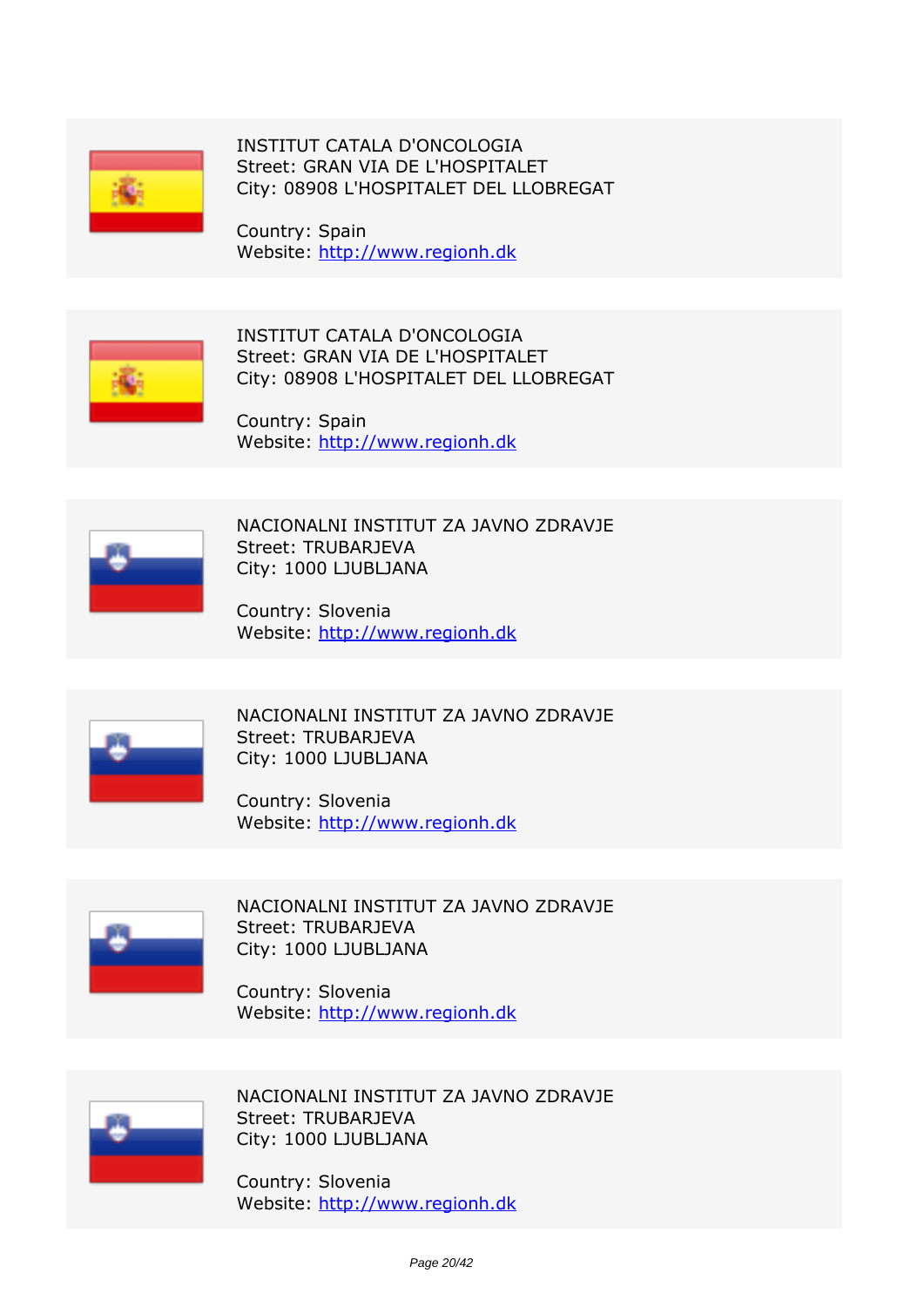

*UNIVERSITY COLLEGE DUBLIN, NATIONAL UNIVERSITY OF IRELAND, DUBLIN Street: Belfield Campus City: 4 DUBLIN*

*Country: Ireland Website:* http://www.regionh.dk



*UNIVERSITY COLLEGE DUBLIN, NATIONAL UNIVERSITY OF IRELAND, DUBLIN Street: Belfield Campus City: 4 DUBLIN*

*Country: Ireland Website:* http://www.regionh.dk



*UNIVERSITY COLLEGE DUBLIN, NATIONAL UNIVERSITY OF IRELAND, DUBLIN Street: Belfield Campus City: 4 DUBLIN*

*Country: Ireland Website:* http://www.regionh.dk



*UNIVERSITY COLLEGE DUBLIN, NATIONAL UNIVERSITY OF IRELAND, DUBLIN Street: Belfield Campus City: 4 DUBLIN*

*Country: Ireland Website:* http://www.regionh.dk



*UNIVERSITY COLLEGE DUBLIN, NATIONAL UNIVERSITY OF IRELAND, DUBLIN Street: Belfield Campus City: 4 DUBLIN*

*Country: Ireland Website:* http://www.regionh.dk

*UNIVERSITY COLLEGE DUBLIN, NATIONAL UNIVERSITY OF IRELAND, DUBLIN Street: Belfield Campus* Page 21/42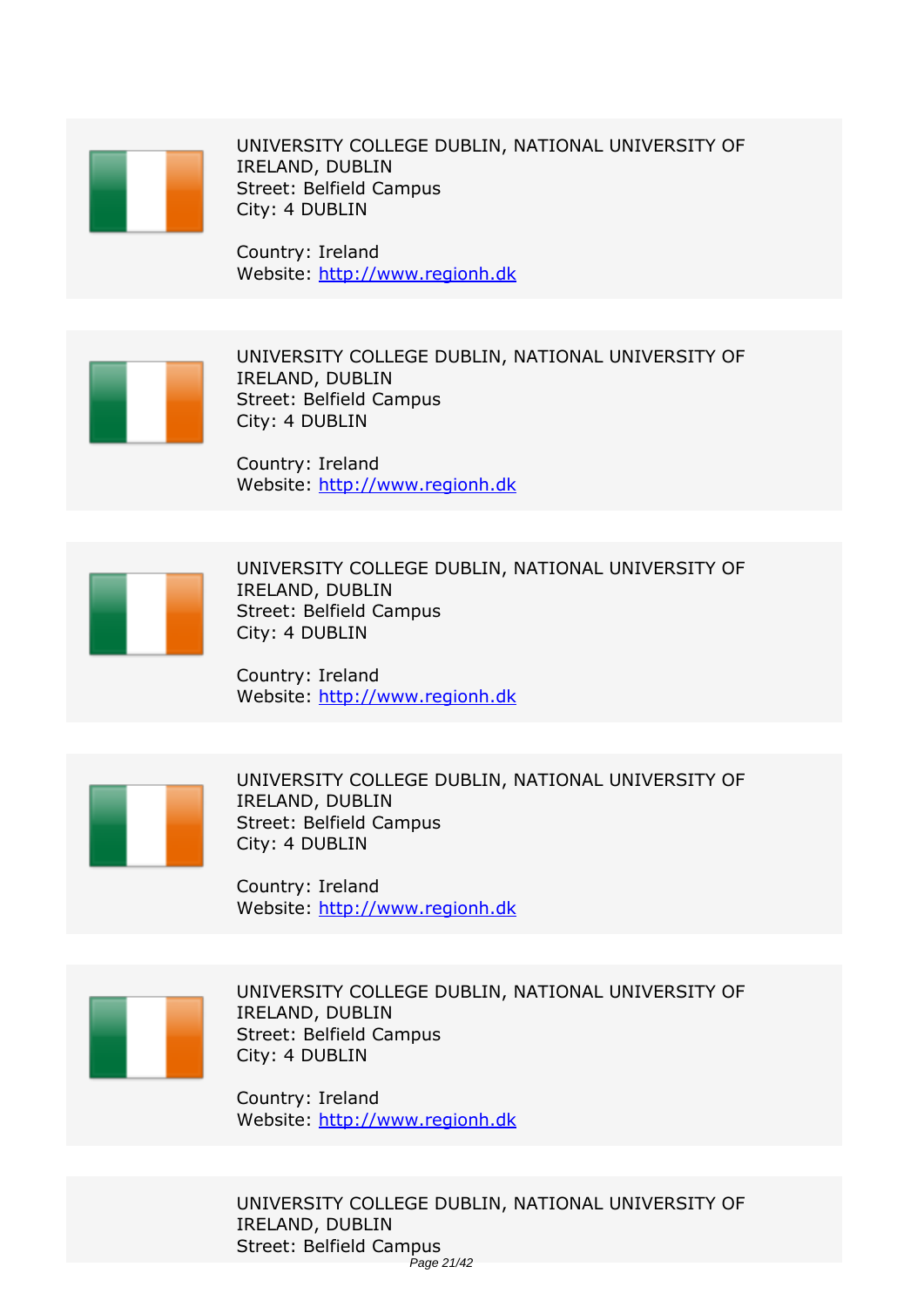

*City: 4 DUBLIN*

*Country: Ireland Website:* http://www.regionh.dk



*FONDAZIONE LEGA ITALIANA PER LA LOTTA CONTRO L'AIDS - LILA MILANO ONLUS Street: via Carlo Maderno, 4 City: 20136 Milano*

*Country: Italy Website:* http://www.regionh.dk



*FONDAZIONE VILLA MARAINI ONLUS Street: Via Bernardino Ramazzini 31 City: 00151 Roma*

*Country: Italy Website:* http://www.regionh.dk



*KRAJOWE CENTRUM D/S AIDS Street: the National AIDS Centre; Samsonowska street City: 02-829 Warsaw*

*Country: Poland Website:* http://www.regionh.dk



*Department of Health Street: Waterloo Rd City: SE1 8UG London*

*Country: United Kingdom Website:* http://www.regionh.dk



*Department of Health Street: Waterloo Rd City: SE1 8UG London*

*Country: United Kingdom Website:* http://www.regionh.dk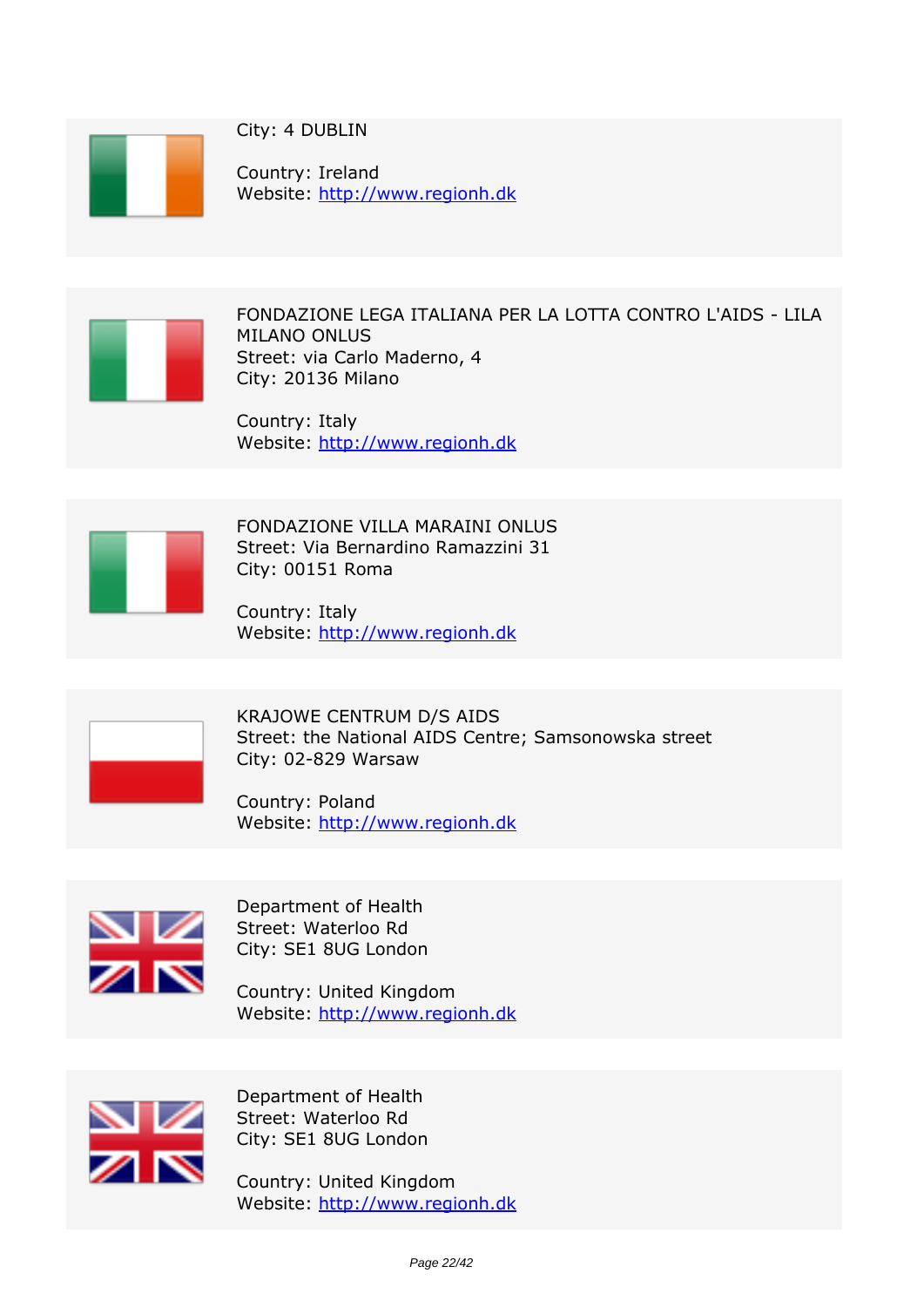

*Department of Health Street: Waterloo Rd City: SE1 8UG London*

*Country: United Kingdom Website:* http://www.regionh.dk



*Department of Health Street: Waterloo Rd City: SE1 8UG London*

*Country: United Kingdom Website:* http://www.regionh.dk



*Department of Health Street: Waterloo Rd City: SE1 8UG London*

*Country: United Kingdom Website:* http://www.regionh.dk



*HRVATSKI ZAVOD ZA JAVNO ZDRAVSTVO Street: ROCKEFELLER STR. 7 City: 10000 ZAGREB*

*Country: Croatia Website:* http://www.regionh.dk



*HRVATSKI ZAVOD ZA JAVNO ZDRAVSTVO Street: ROCKEFELLER STR. 7 City: 10000 ZAGREB*

*Country: Croatia Website:* http://www.regionh.dk



*HRVATSKI ZAVOD ZA JAVNO ZDRAVSTVO Street: ROCKEFELLER STR. 7 City: 10000 ZAGREB*

*Country: Croatia Website:* http://www.regionh.dk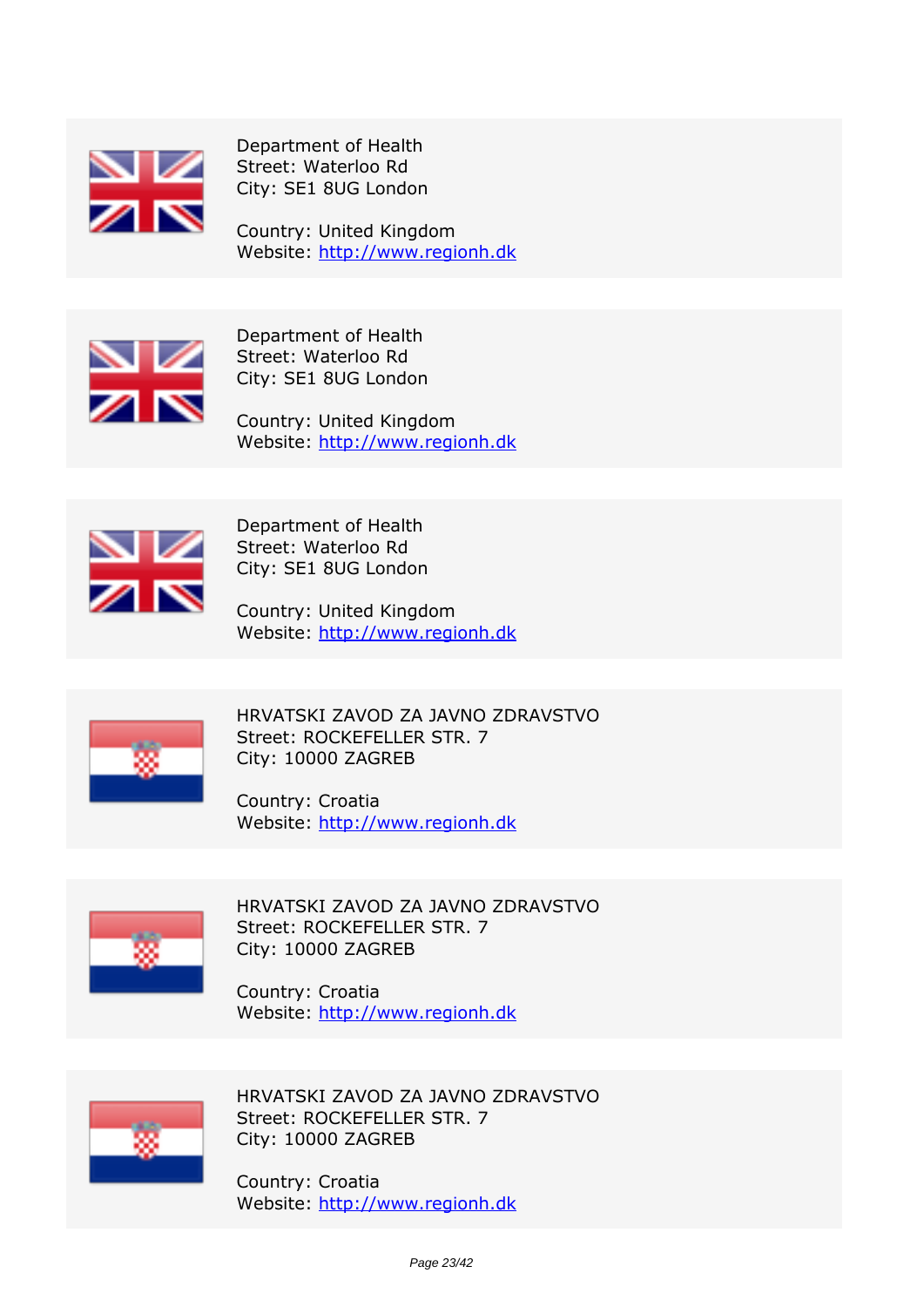

*HRVATSKI ZAVOD ZA JAVNO ZDRAVSTVO Street: ROCKEFELLER STR. 7 City: 10000 ZAGREB*

*Country: Croatia Website:* http://www.regionh.dk



*HRVATSKI ZAVOD ZA JAVNO ZDRAVSTVO Street: ROCKEFELLER STR. 7 City: 10000 ZAGREB*

*Country: Croatia Website:* http://www.regionh.dk



*HRVATSKI ZAVOD ZA JAVNO ZDRAVSTVO Street: ROCKEFELLER STR. 7 City: 10000 ZAGREB*

*Country: Croatia Website:* http://www.regionh.dk



*UDRUGA ZA UNAPREDENJE KVALITETE ZIVLJENJA "LET" Street: Sokolgradska 86 City: 10000 Zagreb*

*Country: Croatia Website:* http://www.regionh.dk



*CONSORCI INSTITUT D'INVESTIGACIONS BIOMEDIQUES AUGUST PI I SUNYER Street: ROSELLO 149-153 City: 08036 BARCELONA*

*Country: Spain Website:* http://www.regionh.dk



*CONSORCI INSTITUT D'INVESTIGACIONS BIOMEDIQUES AUGUST PI I SUNYER Street: ROSELLO 149-153 City: 08036 BARCELONA*

*Country: Spain Website:* http://www.regionh.dk Page 24/42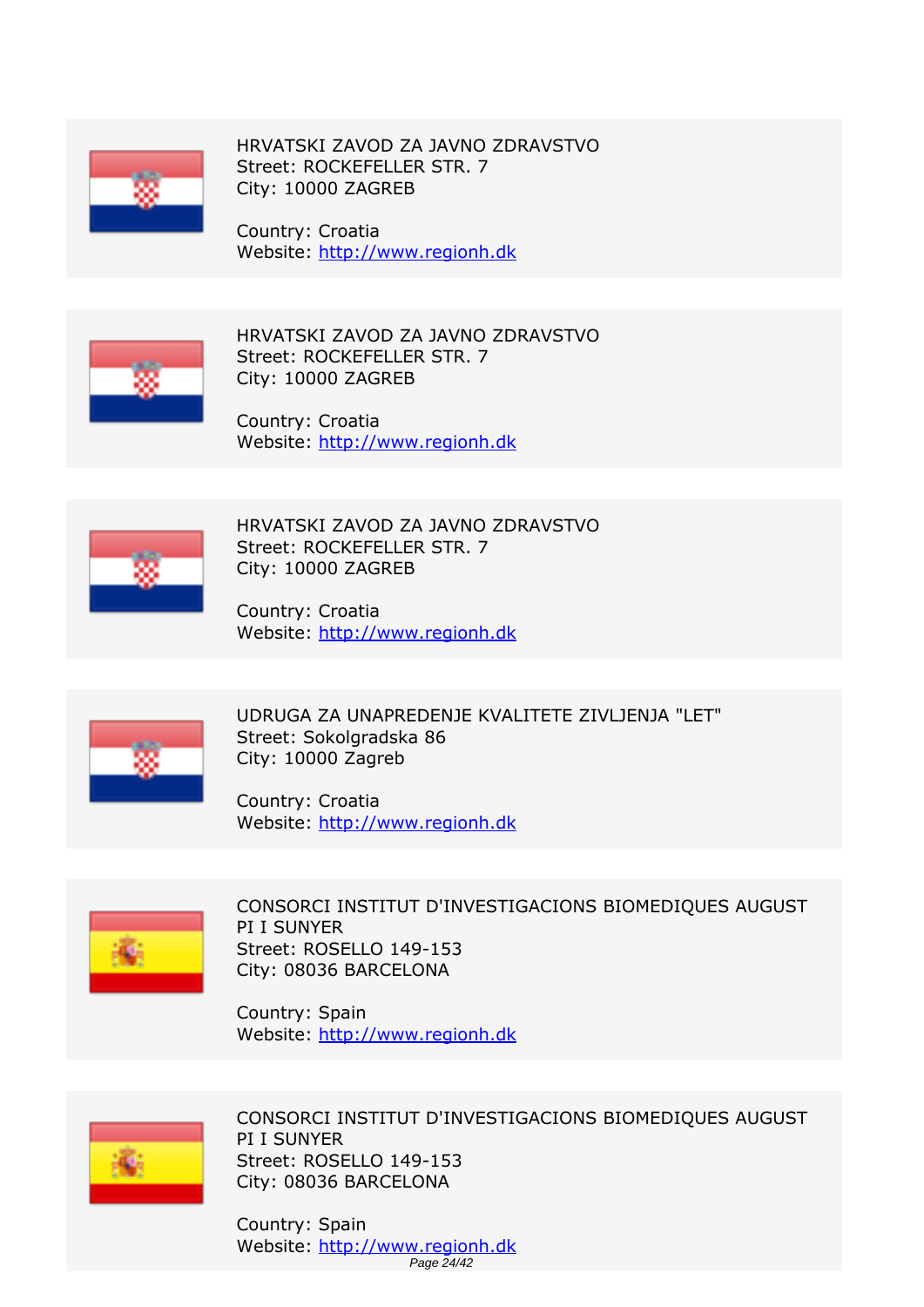

*ARCIGAY Street: VIA TIARINI City: 40129 BOLOGNA*

*Country: Italy Website:* http://www.regionh.dk



*ARCIGAY Street: VIA TIARINI City: 40129 BOLOGNA*

*Country: Italy Website:* http://www.regionh.dk



*ARCIGAY Street: VIA TIARINI City: 40129 BOLOGNA*

*Country: Italy Website:* http://www.regionh.dk



*ASSOCIAZIONE DELLA CROCE ROSSA ITALIANA Street: VIA TOSCANA 12 City: 00187 ROMA*

*Country: Italy Website:* http://www.regionh.dk



*ASSOCIAZIONE DELLA CROCE ROSSA ITALIANA Street: VIA TOSCANA 12 City: 00187 ROMA*

*Country: Italy Website:* http://www.regionh.dk



*ASSOCIAZIONE DELLA CROCE ROSSA ITALIANA Street: VIA TOSCANA 12 City: 00187 ROMA*

*Country: Italy Website:* http://www.regionh.dk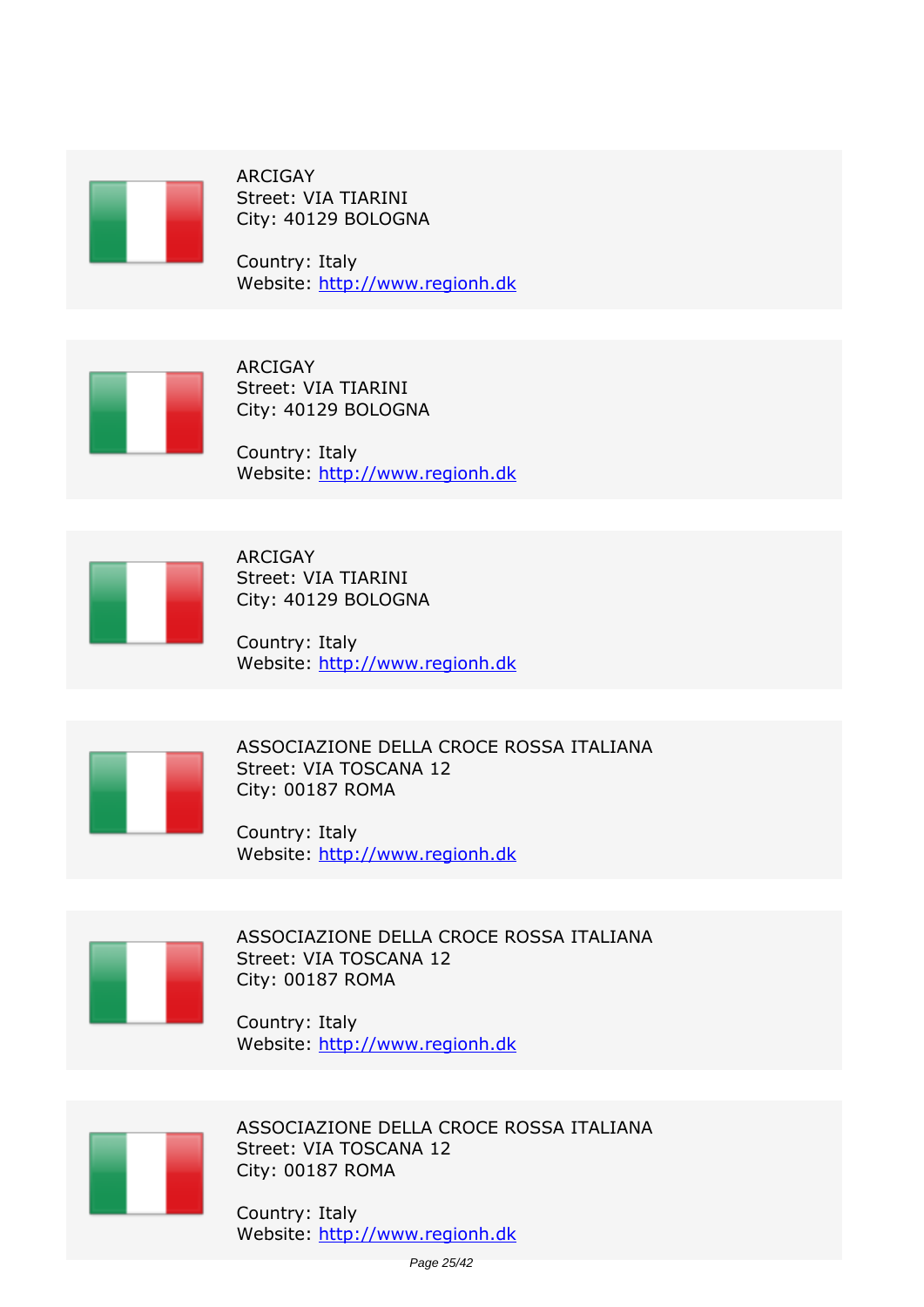

*KENTRO ELENCHOU & PROLIPSIS NOSIMATON Street: AGRAFON 3-5 City: 151 23 MAROUSI*

*Country: Greece Website:* http://www.regionh.dk



*KENTRO ELENCHOU & PROLIPSIS NOSIMATON Street: AGRAFON 3-5 City: 151 23 MAROUSI*

*Country: Greece Website:* http://www.regionh.dk



*KENTRO ELENCHOU & PROLIPSIS NOSIMATON Street: AGRAFON 3-5 City: 151 23 MAROUSI*

*Country: Greece Website:* http://www.regionh.dk



*THE NATIONAL PUBLIC HEALTH ORGANIZATION(NPHO) Street: ΑΓΡΑΦΩΝ 3-5 City: 151 23 MAROUSI*

*Country: Greece Website:* http://www.regionh.dk



*THE NATIONAL PUBLIC HEALTH ORGANIZATION(NPHO) Street: ΑΓΡΑΦΩΝ 3-5 City: 151 23 MAROUSI*

*Country: Greece Website:* http://www.regionh.dk



*VIESOJI ISTAIGA VILNIAUS UNIVERSITETO LIGONINE SANTAROS KLINIKOS Street: SANTARISKIU G 2 City: 08661 VILNIUS*

*Country: Lithuania*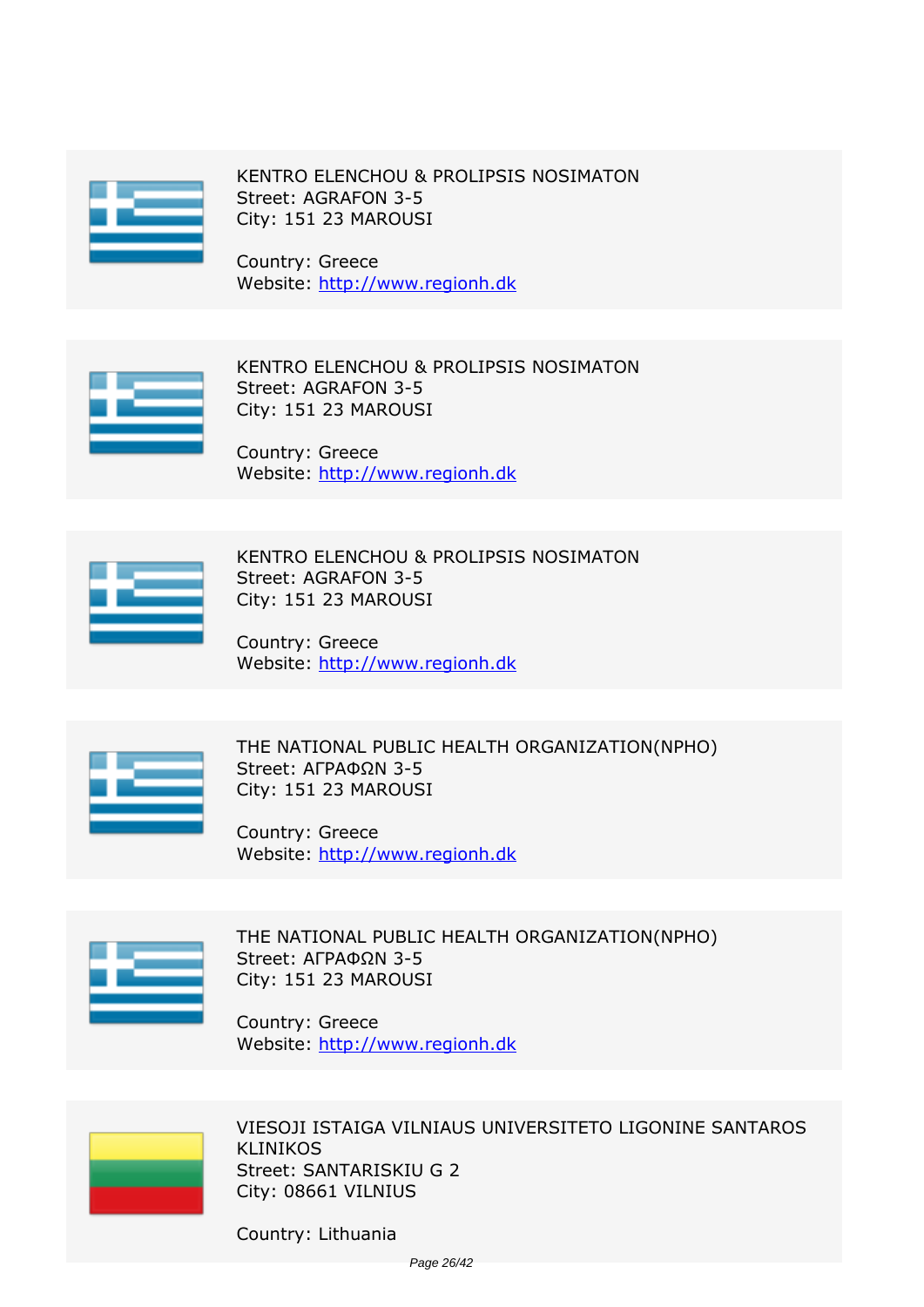*Website:* http://www.regionh.dk



*VIESOJI ISTAIGA VILNIAUS UNIVERSITETO LIGONINE SANTAROS KLINIKOS Street: SANTARISKIU G 2 City: 08661 VILNIUS*

*Country: Lithuania Website:* http://www.regionh.dk



*VIESOJI ISTAIGA VILNIAUS UNIVERSITETO LIGONINE SANTAROS KLINIKOS Street: SANTARISKIU G 2 City: 08661 VILNIUS*

*Country: Lithuania Website:* http://www.regionh.dk



*VIESOJI ISTAIGA VILNIAUS UNIVERSITETO LIGONINE SANTAROS KLINIKOS Street: SANTARISKIU G 2 City: 08661 VILNIUS*

*Country: Lithuania Website:* http://www.regionh.dk



*VIESOJI ISTAIGA VILNIAUS UNIVERSITETO LIGONINE SANTAROS KLINIKOS Street: SANTARISKIU G 2 City: 08661 VILNIUS*

*Country: Lithuania Website:* http://www.regionh.dk



*VIESOJI ISTAIGA VILNIAUS UNIVERSITETO LIGONINE SANTAROS KLINIKOS Street: SANTARISKIU G 2 City: 08661 VILNIUS*

*Country: Lithuania Website:* http://www.regionh.dk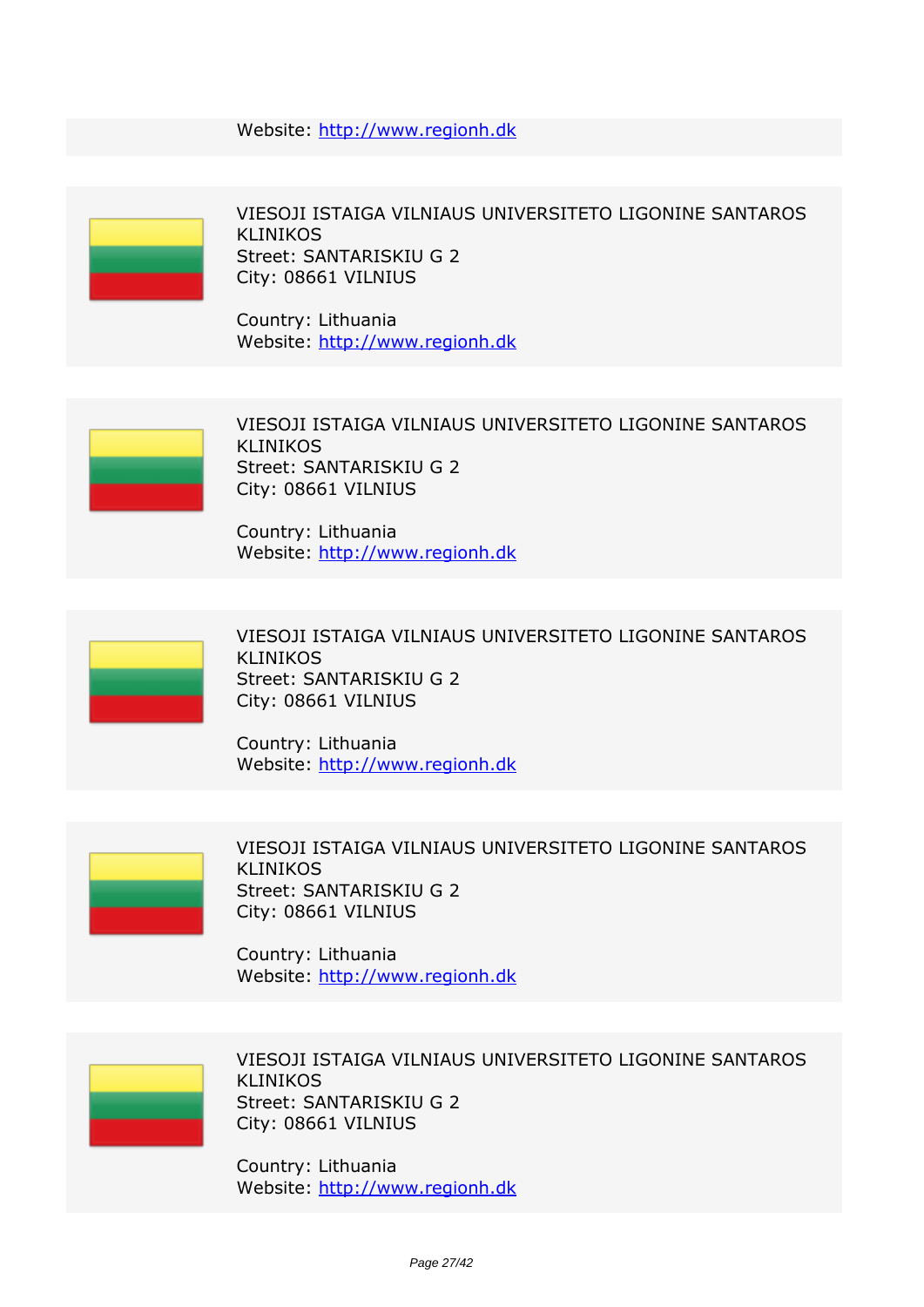*NACIONALINE VISUOMENES SVEIKATOS PRIEZIUROS LABORATORIJA Street: Zolyno str. 36 City: 10210 Vilnius*

*Country: Lithuania Website:* http://www.regionh.dk



*VILNIAUS PRIKLAUSOMYBES LIGU CENTRAS Street: Gerosios Vilties 3 City: LT 03147 Vilnius*

*Country: Lithuania Website:* http://www.regionh.dk



*VILNIAUS PRIKLAUSOMYBES LIGU CENTRAS Street: Gerosios Vilties 3 City: LT 03147 Vilnius*

*Country: Lithuania Website:* http://www.regionh.dk



*VILNIAUS PRIKLAUSOMYBES LIGU CENTRAS Street: Gerosios Vilties 3 City: LT 03147 Vilnius*

*Country: Lithuania Website:* http://www.regionh.dk



*VILNIAUS PRIKLAUSOMYBES LIGU CENTRAS Street: Gerosios Vilties 3 City: LT 03147 Vilnius*

*Country: Lithuania Website:* http://www.regionh.dk



*VILNIAUS PRIKLAUSOMYBES LIGU CENTRAS Street: Gerosios Vilties 3 City: LT 03147 Vilnius*

*Country: Lithuania Website:* http://www.regionh.dk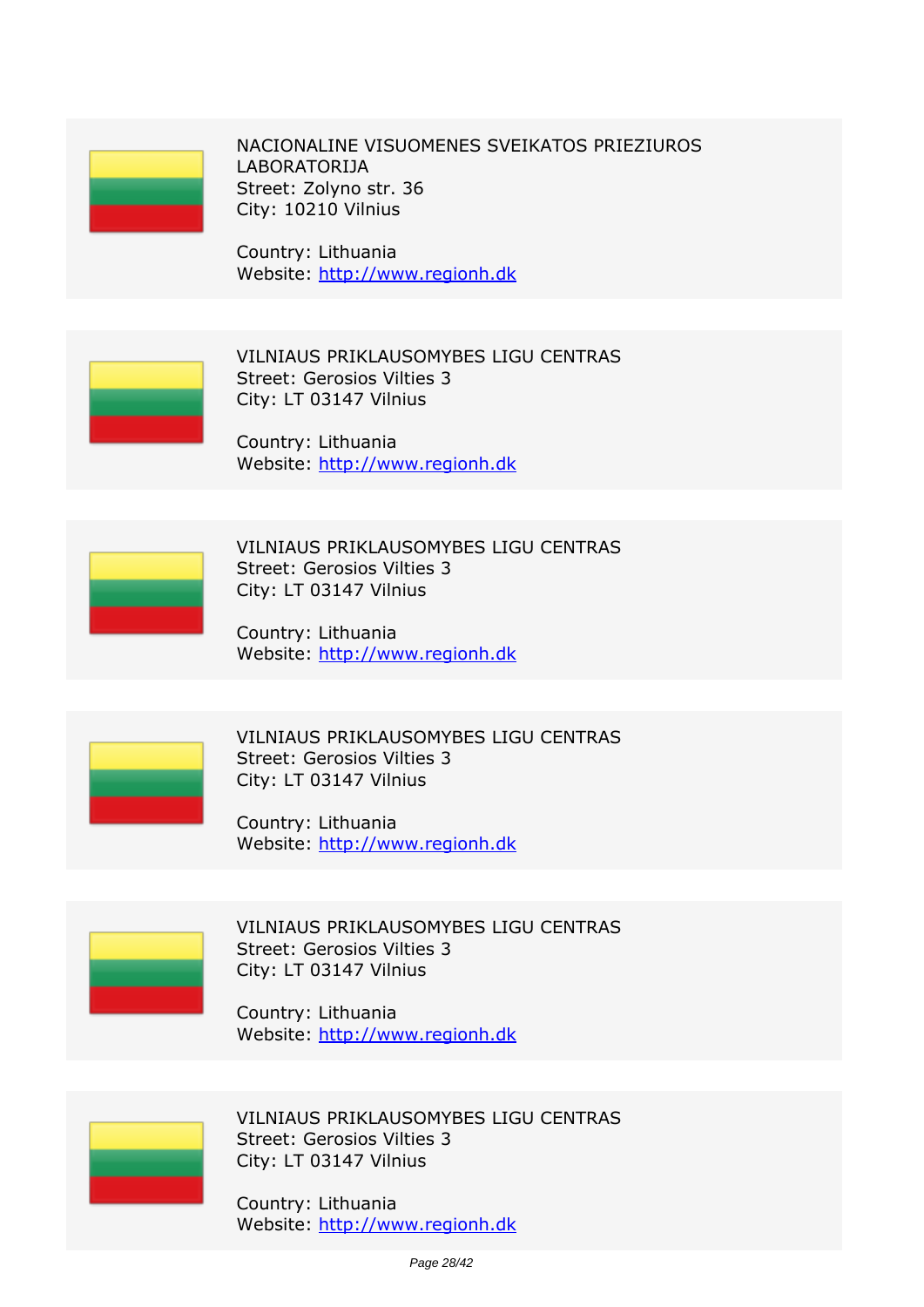

*VILNIAUS PRIKLAUSOMYBES LIGU CENTRAS Street: Gerosios Vilties 3 City: LT 03147 Vilnius*

*Country: Lithuania Website:* http://www.regionh.dk



*UZKRECIAMUJU LIGU IR AIDS CENTRAS Street: Nugaletoju St. 14D City: 10105 Vilnius*

*Country: Lithuania Website:* http://www.regionh.dk



*UZKRECIAMUJU LIGU IR AIDS CENTRAS Street: Nugaletoju St. 14D City: 10105 Vilnius*

*Country: Lithuania Website:* http://www.regionh.dk



*SPITALUL CLINIC DE BOLI INFECTIOASE SI PNEUMOFTIZIOLOGIE VICTOR BABES CRAIOVA Street: CALEA BUCURESTI NR 126 City: 200515 CRAIOVA*

*Country: Romania Website:* http://www.regionh.dk



*SPITALUL CLINIC DE BOLI INFECTIOASE SI PNEUMOFTIZIOLOGIE VICTOR BABES CRAIOVA Street: CALEA BUCURESTI NR 126 City: 200515 CRAIOVA*

*Country: Romania Website:* http://www.regionh.dk

*INSTITUT ZA JAVNO ZDRAVLJE SRBIJE 'MILAN JOVANOVIC - BATUT' Street: Dr Subotica 5 City: 11000 Belgrade*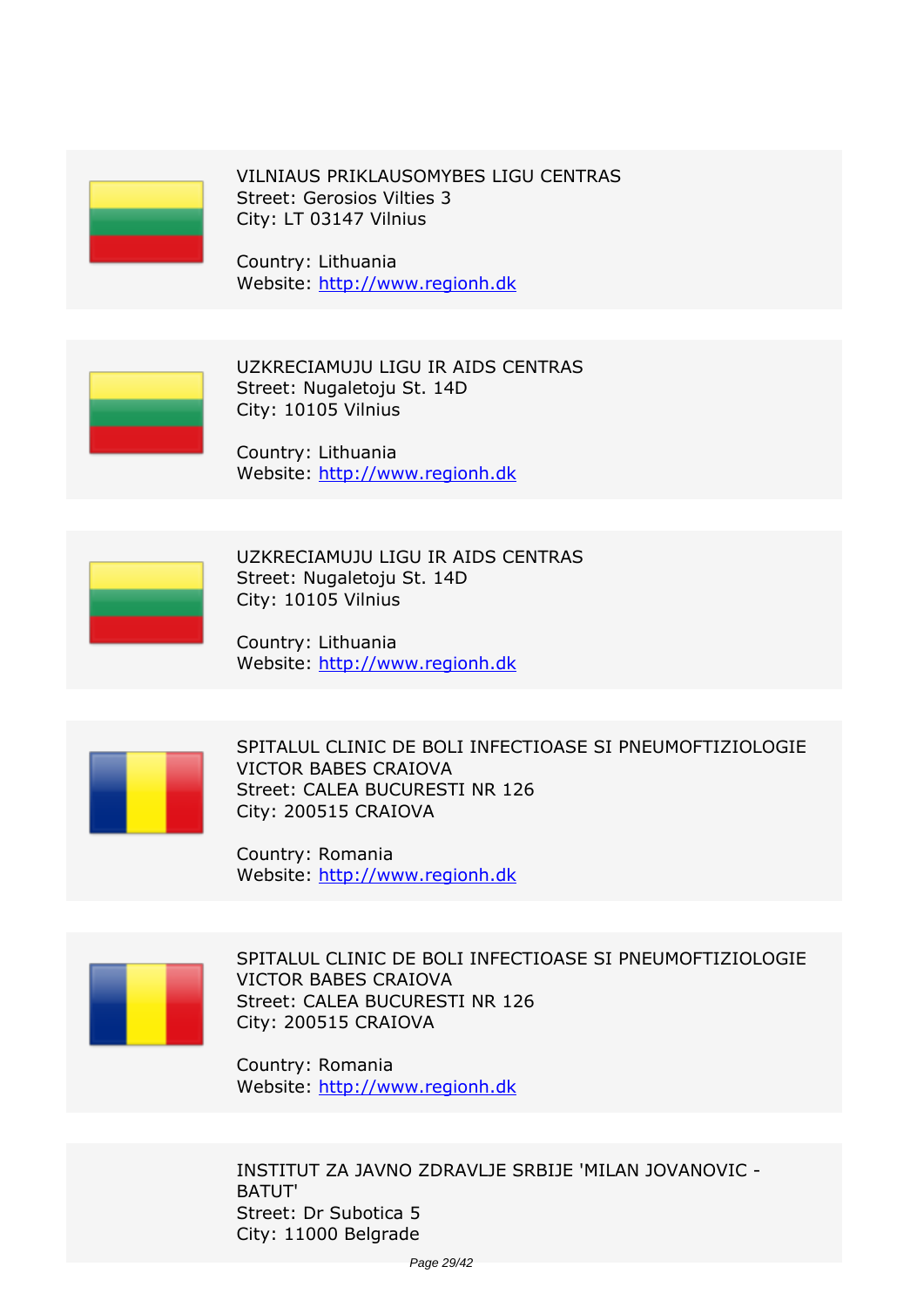

*Country: Serbia Website:* http://www.regionh.dk



*SLOVENSKA ZDRAVOTNICKA UNIVERZITA V BRATISLAVE Street: Slovak Medical Univerity, Limbova 12 City: 83303 Bratislava*

*Country: Slovakia Website:* http://www.regionh.dk



*ORGANISMO AUTONOMO INSTITUTO DE SALUD PUBLICA Y LABORAL DE NAVARRA Street: Fundaci�n Miguel Servet, Irunlarrea 3 City: 31008 Pamplona*

*Country: Spain Website:* http://www.regionh.dk



*ORGANISMO AUTONOMO INSTITUTO DE SALUD PUBLICA Y LABORAL DE NAVARRA Street: Fundaci�n Miguel Servet, Irunlarrea 3 City: 31008 Pamplona*

*Country: Spain Website:* http://www.regionh.dk



*ORGANISMO AUTONOMO INSTITUTO DE SALUD PUBLICA Y LABORAL DE NAVARRA Street: Fundaci�n Miguel Servet, Irunlarrea 3 City: 31008 Pamplona*

*Country: Spain Website:* http://www.regionh.dk

*ORGANISMO AUTONOMO INSTITUTO DE SALUD PUBLICA Y LABORAL DE NAVARRA Street: Fundaci�n Miguel Servet, Irunlarrea 3 City: 31008 Pamplona*

*Country: Spain*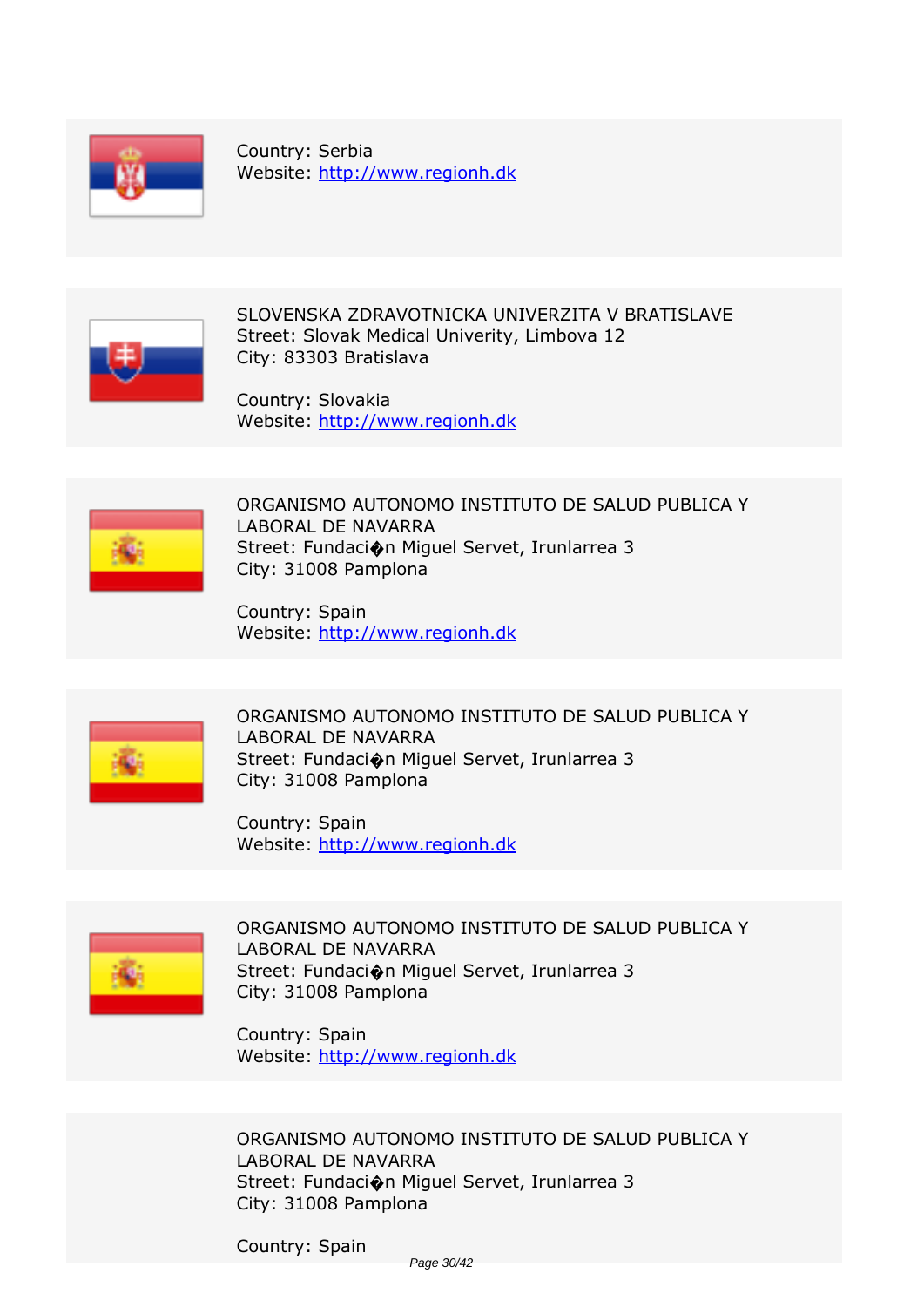*Website:* http://www.regionh.dk





*ORGANISMO AUTONOMO INSTITUTO DE SALUD PUBLICA Y LABORAL DE NAVARRA Street: Fundaci�n Miguel Servet, Irunlarrea 3 City: 31008 Pamplona*

*Country: Spain Website:* http://www.regionh.dk



*SEMMELWEIS EGYETEM Street: ULLOI UT 26. City: 1085 BUDAPEST 1428 Budapest, Pf.2. Country: Hungary Website:* http://www.regionh.dk



*SEMMELWEIS EGYETEM Street: ULLOI UT 26. City: 1085 BUDAPEST 1428 Budapest, Pf.2. Country: Hungary Website:* http://www.regionh.dk



*SEMMELWEIS EGYETEM Street: ULLOI UT 26. City: 1085 BUDAPEST 1428 Budapest, Pf.2. Country: Hungary Website:* http://www.regionh.dk



*SEMMELWEIS EGYETEM Street: ULLOI UT 26. City: 1085 BUDAPEST 1428 Budapest, Pf.2. Country: Hungary Website:* http://www.regionh.dk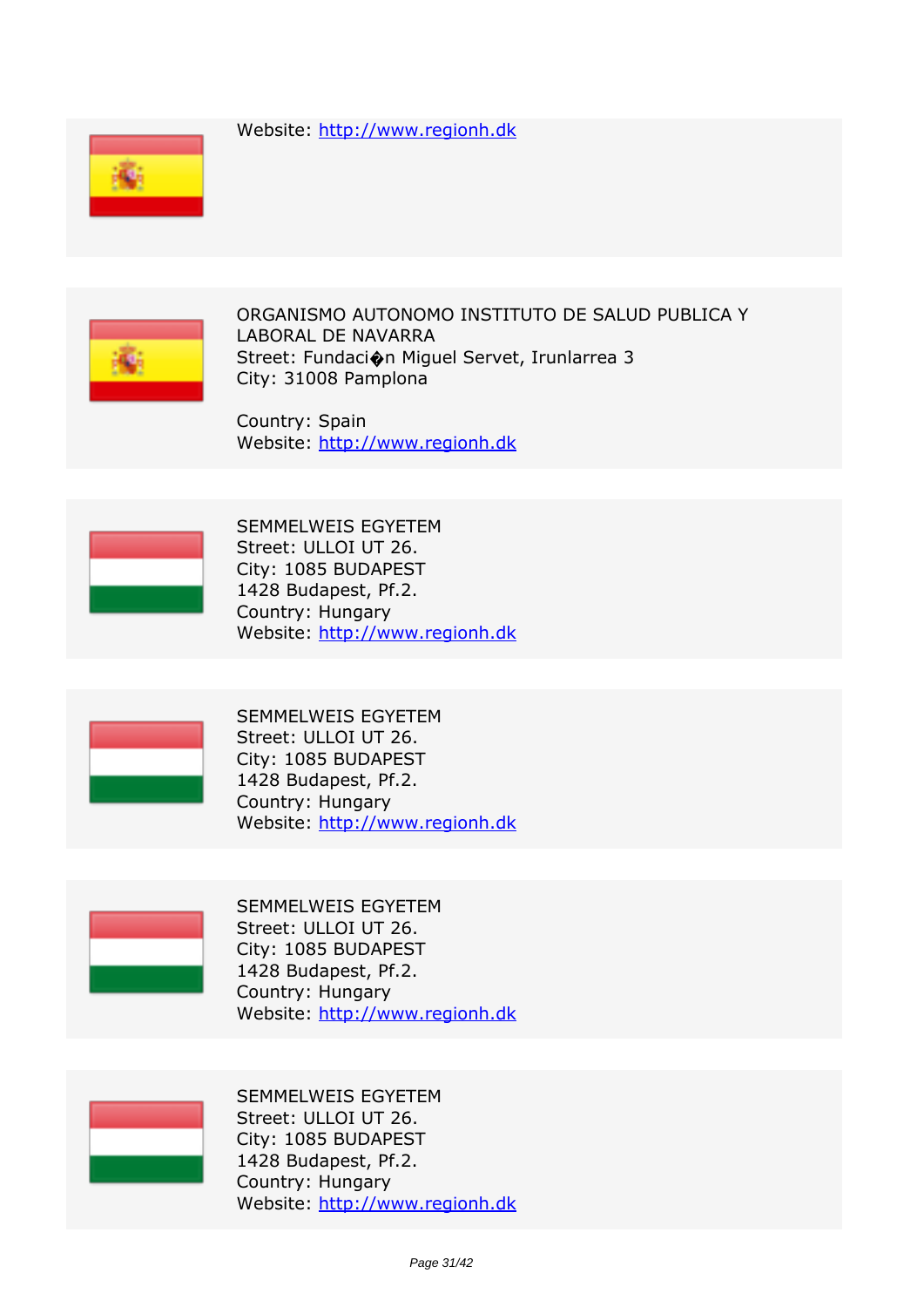

*SEMMELWEIS EGYETEM Street: ULLOI UT 26. City: 1085 BUDAPEST 1428 Budapest, Pf.2. Country: Hungary Website:* http://www.regionh.dk



*SEMMELWEIS EGYETEM Street: ULLOI UT 26. City: 1085 BUDAPEST 1428 Budapest, Pf.2. Country: Hungary Website:* http://www.regionh.dk



*SEMMELWEIS EGYETEM Street: ULLOI UT 26. City: 1085 BUDAPEST 1428 Budapest, Pf.2. Country: Hungary Website:* http://www.regionh.dk



*SEMMELWEIS EGYETEM Street: ULLOI UT 26. City: 1085 BUDAPEST 1428 Budapest, Pf.2. Country: Hungary Website:* http://www.regionh.dk



*SEMMELWEIS EGYETEM Street: ULLOI UT 26. City: 1085 BUDAPEST 1428 Budapest, Pf.2. Country: Hungary Website:* http://www.regionh.dk



*SEMMELWEIS EGYETEM Street: ULLOI UT 26. City: 1085 BUDAPEST 1428 Budapest, Pf.2. Country: Hungary Website:* http://www.regionh.dk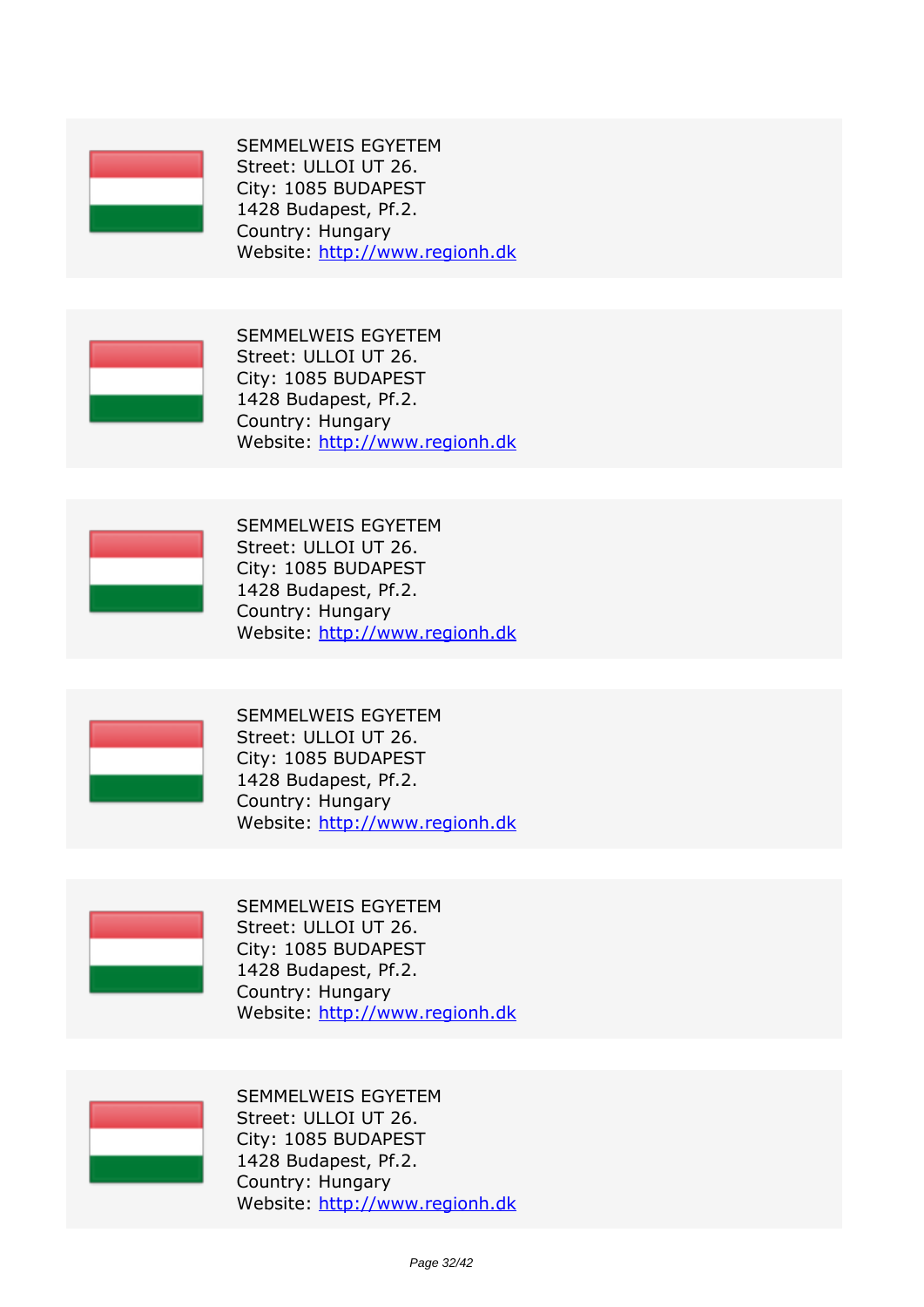

*SEMMELWEIS EGYETEM Street: ULLOI UT 26. City: 1085 BUDAPEST 1428 Budapest, Pf.2. Country: Hungary Website:* http://www.regionh.dk



*SEMMELWEIS EGYETEM Street: ULLOI UT 26. City: 1085 BUDAPEST 1428 Budapest, Pf.2. Country: Hungary Website:* http://www.regionh.dk



*SEMMELWEIS EGYETEM Street: ULLOI UT 26. City: 1085 BUDAPEST 1428 Budapest, Pf.2. Country: Hungary Website:* http://www.regionh.dk



*INSTITUTUL DE PNEUMOFTIZIOLOGIE MARIUS NASTA Street: Sos. Viilor. Nr. 90 - Sector 5 City: 050159 Bucuresti*

*Country: Romania Website:* http://www.regionh.dk



*INSTITUTUL DE PNEUMOFTIZIOLOGIE MARIUS NASTA Street: Sos. Viilor. Nr. 90 - Sector 5 City: 050159 Bucuresti*

*Country: Romania Website:* http://www.regionh.dk



*INSTITUTUL DE PNEUMOFTIZIOLOGIE MARIUS NASTA Street: Sos. Viilor. Nr. 90 - Sector 5 City: 050159 Bucuresti*

*Country: Romania Website:* http://www.regionh.dk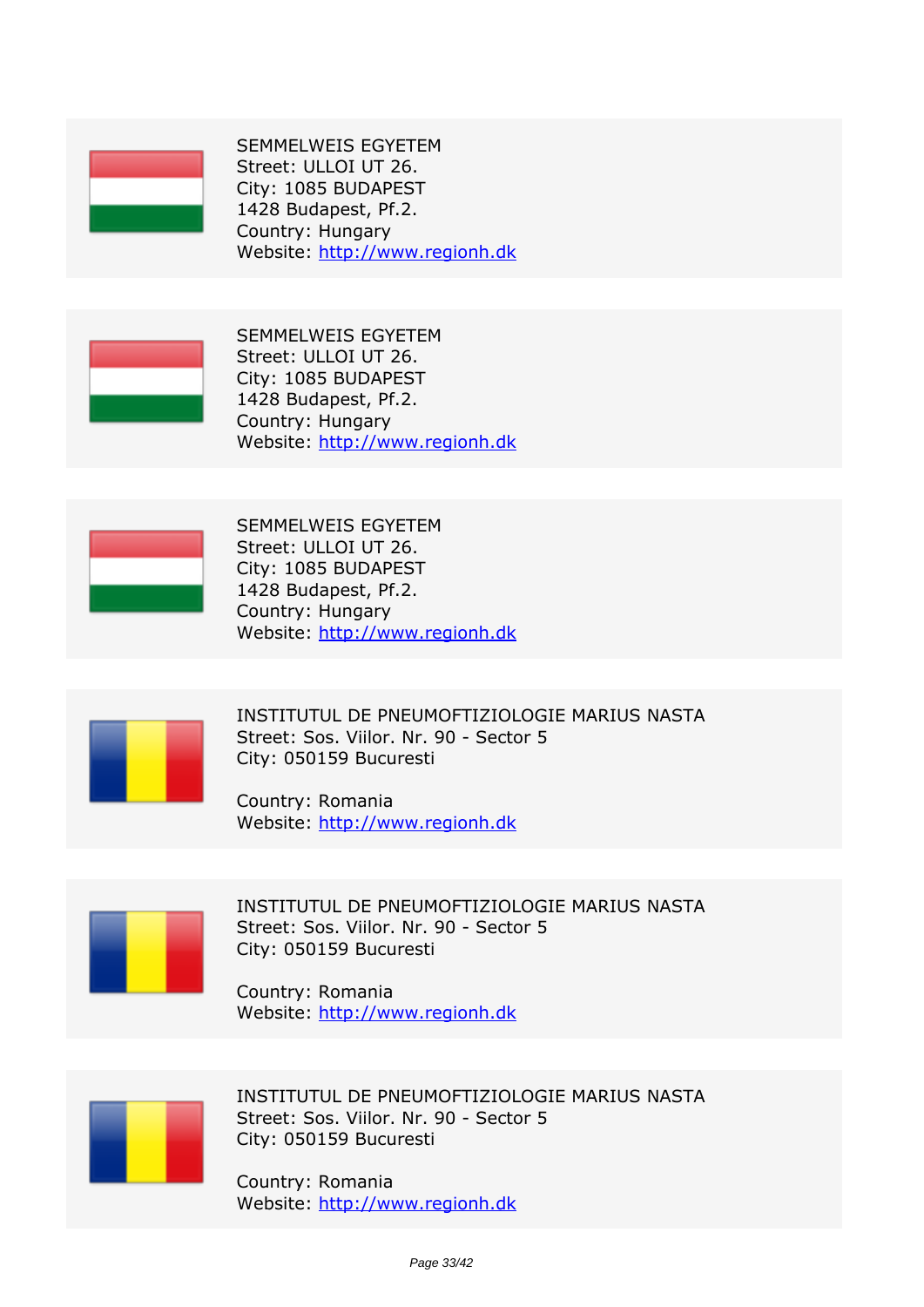

*HRVATSKA UDRUGA ZA BORBU PROTIV HIV-A I VIRUSNOG HEPATITISA Street: Ivice Drmica 16 City: 10000 Zagreb*

*Country: Croatia Website:* http://www.regionh.dk



*HRVATSKA UDRUGA ZA BORBU PROTIV HIV-A I VIRUSNOG HEPATITISA Street: Ivice Drmica 16 City: 10000 Zagreb*

*Country: Croatia Website:* http://www.regionh.dk



*ISKORAK Street: Petrinjska 27 City: 1000 zagreb*

*Country: Serbia Website:* http://www.regionh.dk



*Ministry for Health - Government of Malta Street: Palazzo Castellania, 15 Merchants Street City: VLT 1171 Valletta*

*Country: Malta Website:* http://www.regionh.dk



*Ministry for Health - Government of Malta Street: Palazzo Castellania, 15 Merchants Street City: VLT 1171 Valletta*

*Country: Malta Website:* http://www.regionh.dk

*Ministry for Health - Government of Malta Street: Palazzo Castellania, 15 Merchants Street City: VLT 1171 Valletta*

*Country: Malta Website:* http://www.regionh.dk Page 34/42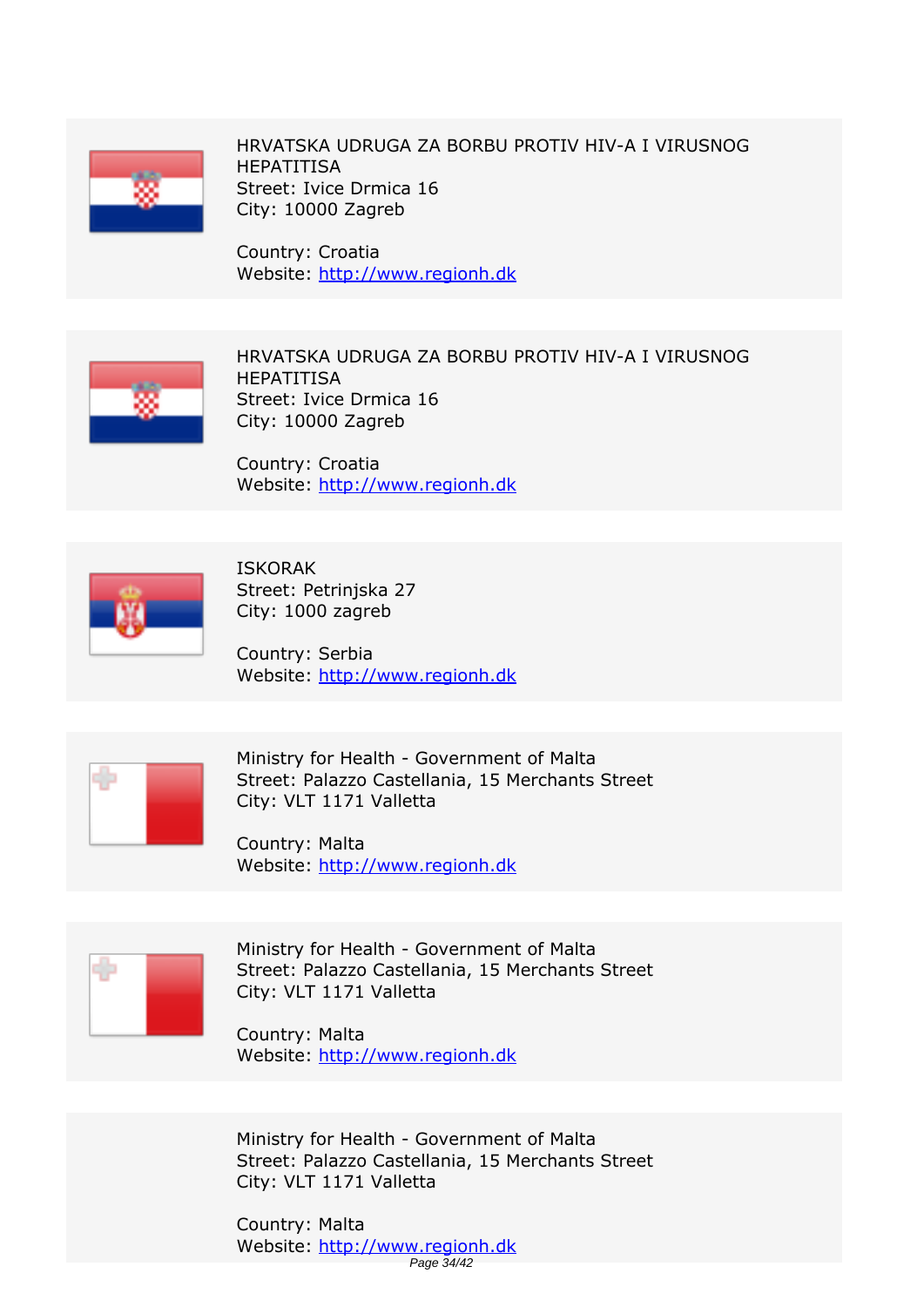

*Ministry for Health - Government of Malta Street: Palazzo Castellania, 15 Merchants Street City: VLT 1171 Valletta*

*Country: Malta Website:* http://www.regionh.dk



*Ministry for Health - Government of Malta Street: Palazzo Castellania, 15 Merchants Street City: VLT 1171 Valletta*

*Country: Malta Website:* http://www.regionh.dk



*ETHNIKOS ORGANISMOS DIMOSIAS YGEIAS Street: AGRAFON 3-5 City: 151 23 MAROUSI*

*Country: Greece Website:* http://www.regionh.dk



*ETHNIKOS ORGANISMOS DIMOSIAS YGEIAS Street: AGRAFON 3-5 City: 151 23 MAROUSI*

*Country: Greece Website:* http://www.regionh.dk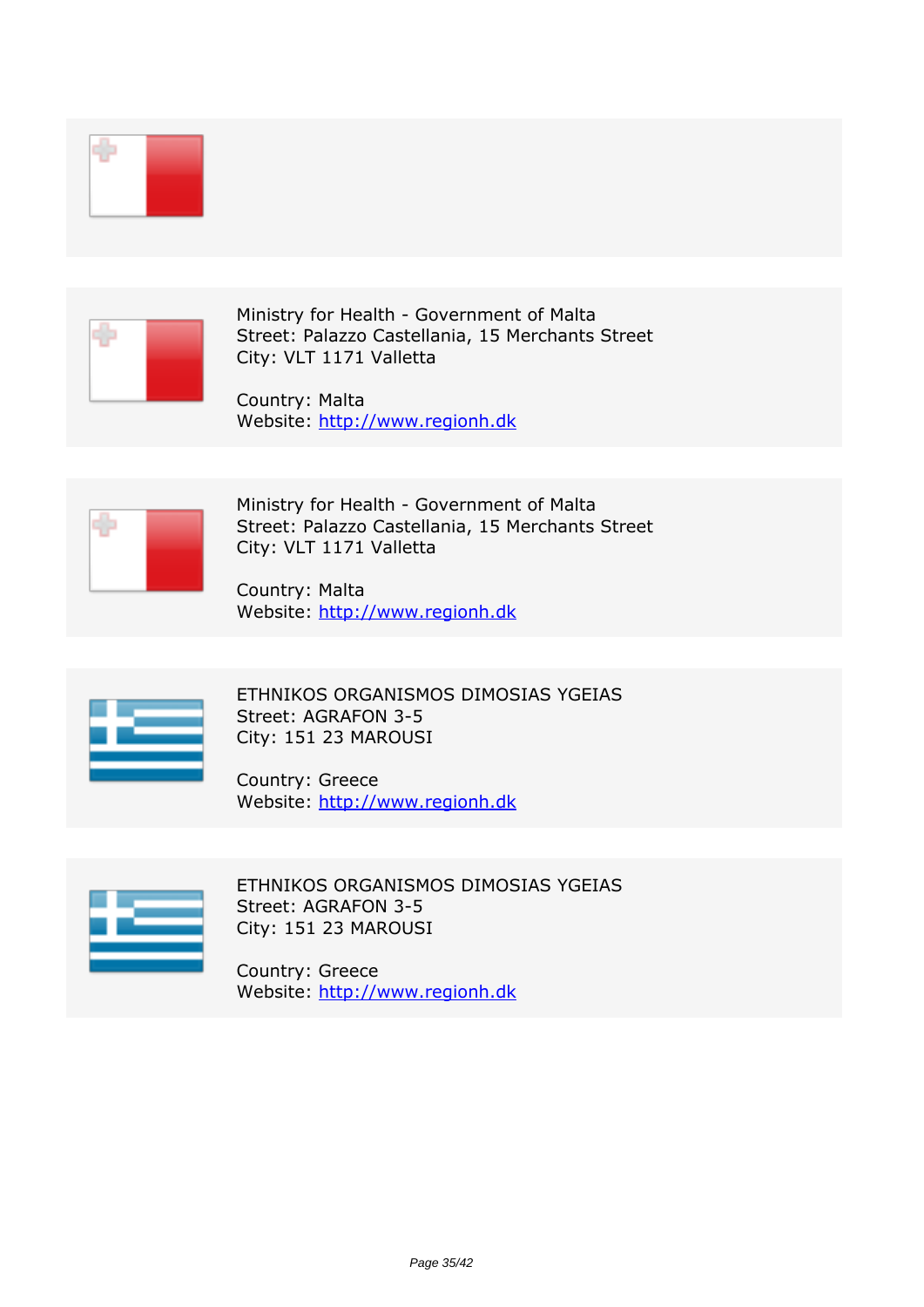#### *OUTPUTS*

# <span id="page-35-0"></span>*Newsletters*

#### *CERTH*

*Joint Action on integrating prevention, testing and linkage to care strategies acros HIV, viral hepatitis, TB and STIs in Europe (INTEGRATE) (INTEGRATE) Published on: 17/09/2021*

*INTEGRATE Newsletters with communication on the activities and results in the JA and relevant update and news from JA partners. To be sent out approximately every 4-6 months*

## *Layman version of final report*

#### *CERTH*

*Joint Action on integrating prevention, testing and linkage to care strategies acros HIV, viral hepatitis, TB and STIs in Europe (INTEGRATE) (INTEGRATE) Published on: 17/09/2021*

*Short version of the final report, written for the interested public as a target group*

### *Midterm external evaluation*

*IPMN*

*Joint Action on integrating prevention, testing and linkage to care strategies acros HIV, viral hepatitis, TB and STIs in Europe (INTEGRATE) (INTEGRATE) Expected on: 28/02/2019*

*Evaluation report on action implementation and progress.*

### *Patient experience toolkit*

*DH-PHE*

*Joint Action on integrating prevention, testing and linkage to care strategies acros HIV, viral hepatitis, TB and STIs in Europe (INTEGRATE) (INTEGRATE) Expected on: 30/04/2021*

*Toolkit for countries on how to capture patient experiences, including a checklist, list of key indicators, table of validated indicators, process diagram, and examples of best practice.*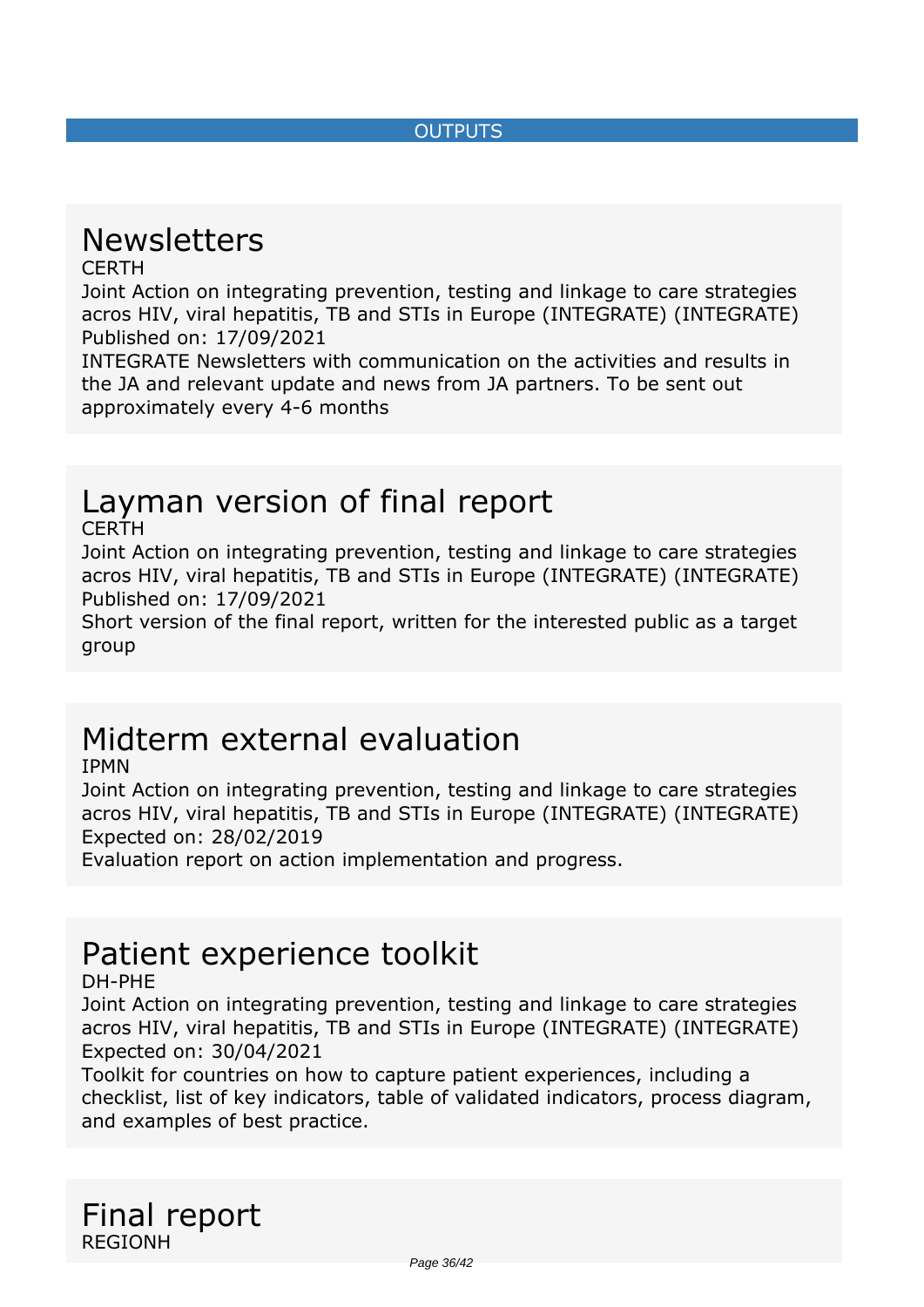*Joint Action on integrating prevention, testing and linkage to care strategies acros HIV, viral hepatitis, TB and STIs in Europe (INTEGRATE) (INTEGRATE) Published on: 17/09/2021*

*Report describes the action implementation and the results achieved. The deliverables are annexed.*

# *External evaluation report year 2*

*IPMN*

*Joint Action on integrating prevention, testing and linkage to care strategies acros HIV, viral hepatitis, TB and STIs in Europe (INTEGRATE) (INTEGRATE) Published on: 17/09/2021*

*An external evaluation of the JA after the second year - including the JA process, output and outcome/impact indicators for monitoring and reporting on the progress of implementation of the JA as per the JA agreement.*

# *Final internal evaluation report*

*IPMN*

*Joint Action on integrating prevention, testing and linkage to care strategies acros HIV, viral hepatitis, TB and STIs in Europe (INTEGRATE) (INTEGRATE) Published on: 17/09/2021*

*Evaluation report on action implementation and completion.*

### *Report/Roadmap on results of pilot activities ARCIGAY*

*Joint Action on integrating prevention, testing and linkage to care strategies acros HIV, viral hepatitis, TB and STIs in Europe (INTEGRATE) (INTEGRATE) Published on: 17/09/2021*

*Development of, based on the sustainability plan, a roadmap on how to integrate deliverables and results of the Joint Action into national policies and action plans and support the review of the national medical specialty guidelines in the selected pilot countries. M12, M18, M24*

### *Website and knowledge component updates CERTH*

*Joint Action on integrating prevention, testing and linkage to care strategies acros HIV, viral hepatitis, TB and STIs in Europe (INTEGRATE) (INTEGRATE) Published on: 17/09/2021*

*Regular updtes of the project website and knowledge sharing component (hosting and/or linking of/to best practices, tools and relevant material) Updates are planned to happen annually (M12, M24, M36)*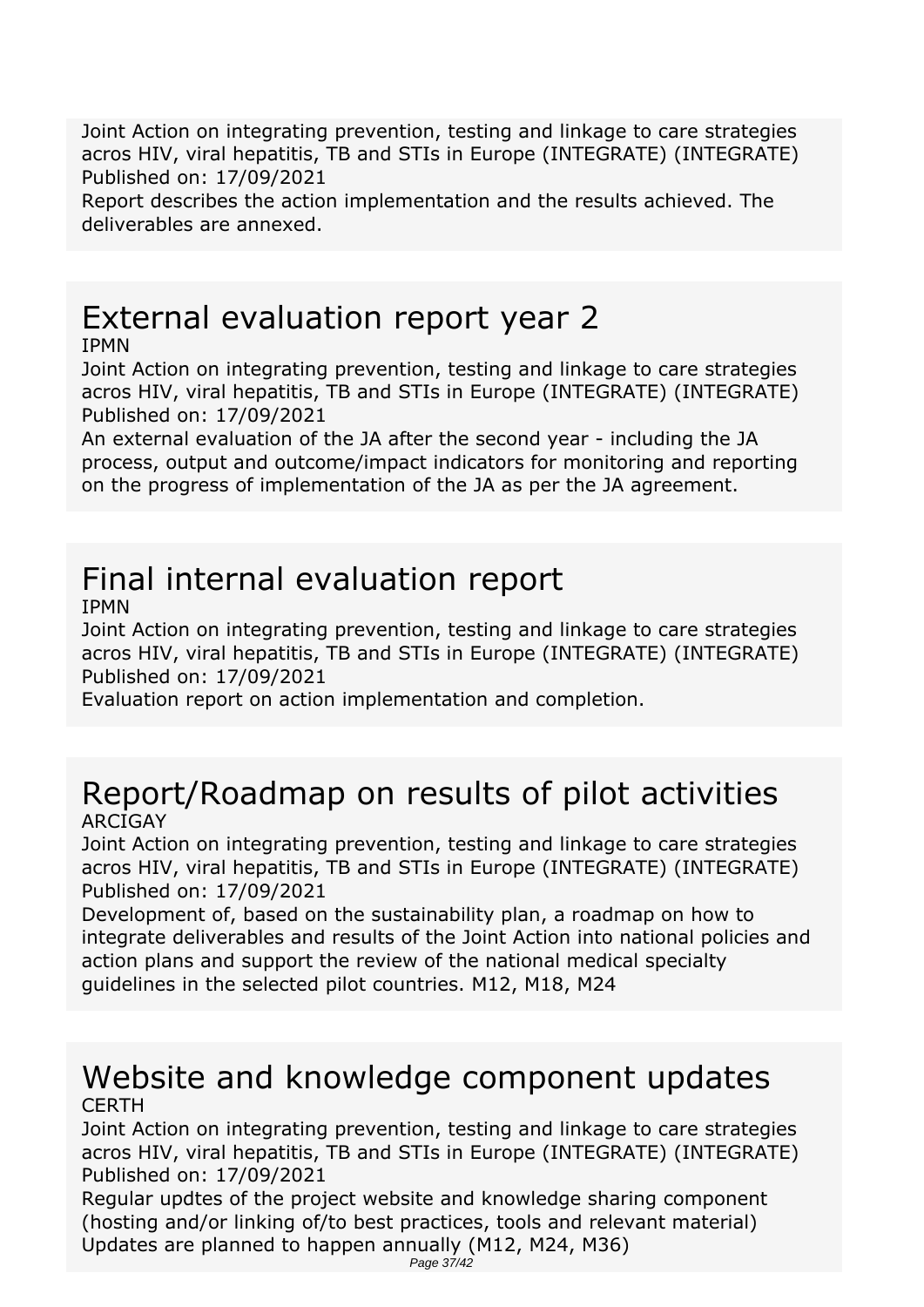# *Innovative and integrated approaches for testing information package*

#### *REGIONH*

*Joint Action on integrating prevention, testing and linkage to care strategies acros HIV, viral hepatitis, TB and STIs in Europe (INTEGRATE) (INTEGRATE) Published on: 17/09/2021*

*Information package on innovative testing activities and integrated approaches to testing and linkage to care for European testing week participants and other organisations involved in testing of key populations*

# *Toolkit to increase testing and linkage to care in health care settings*

#### *REGIONH*

*Joint Action on integrating prevention, testing and linkage to care strategies acros HIV, viral hepatitis, TB and STIs in Europe (INTEGRATE) (INTEGRATE) Published on: 17/09/2021*

*Country specific tool kit to increase testing and linkage to care in health care settings including GPs in selected countries (IC guided testing)*

# *HIV home sampling and home-testing and linkage to care toolkit*

*DH-PHE*

*Joint Action on integrating prevention, testing and linkage to care strategies acros HIV, viral hepatitis, TB and STIs in Europe (INTEGRATE) (INTEGRATE) Published on: 17/09/2021*

*Toolkit which includes recommendations for HIV home/self-sampling and home/self-testing expansion, monitoring and ensuring linkage to care*

# *Consensus recommendations for collection and integration of CBVCT testing and linkage to care data on national surveillance systems for HIV, viral hepatitis and STIs*

*ICO*

*Joint Action on integrating prevention, testing and linkage to care strategies acros HIV, viral hepatitis, TB and STIs in Europe (INTEGRATE) (INTEGRATE)*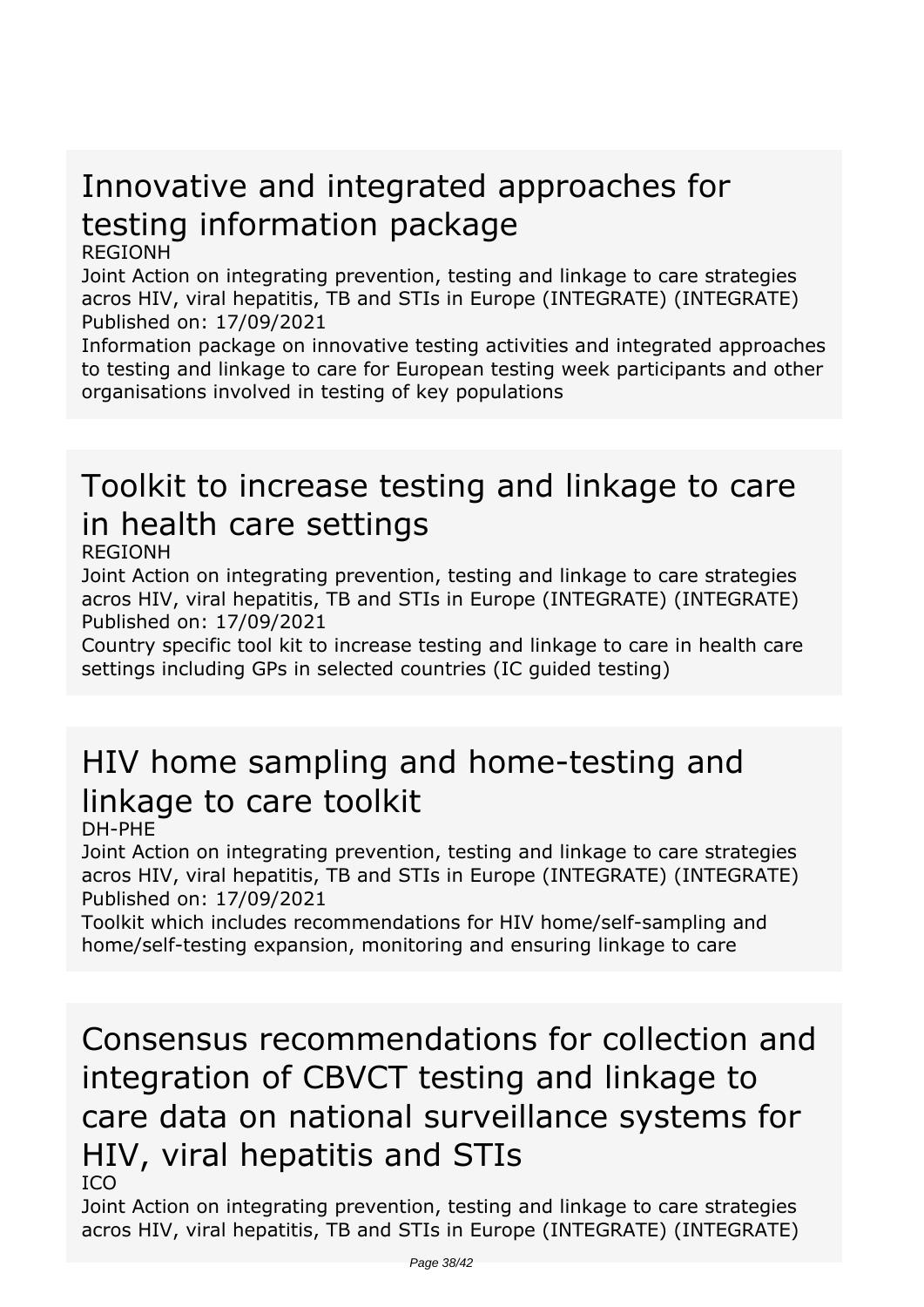#### *Published on: 17/09/2021*

*Consensus recommendations for collection and integration of CBVCTs' and health care settings' testing and linkage to care data for HIV, STIs and viral hepatitis into national surveillance and M&E systems*

# *Partner Notification usefulness Technical Report*

*UCD*

*Joint Action on integrating prevention, testing and linkage to care strategies acros HIV, viral hepatitis, TB and STIs in Europe (INTEGRATE) (INTEGRATE) Published on: 17/09/2021*

*Technical report on improved use of Partner Notification. It will take point of departure in the recommendations made by ECDC (2013) on implementation of partner notification in Europe, and recommendations on policy changes will be addressed as part of WP 4pilot interventions. TB is different in terms of risk of acquisition from the other diseases. However some vulnerable populations at risk for TB are also at risk for HIV, Hepatitis and STIs. Thus this Work Package will look at best-practice across the four diseases, and ways to combine, Partner Notification and contact tracing experiences and bestpractice.*

# *INTEGRATE Regional workshops for capacity building*

#### *NAC*

*Joint Action on integrating prevention, testing and linkage to care strategies acros HIV, viral hepatitis, TB and STIs in Europe (INTEGRATE) (INTEGRATE) Published on: 17/09/2021*

*Plan, conduct and evaluate 3 regional workshops, in year 2 and 3, to implement capacity building of national stakeholders (CSOs, health care professionals, public health care agencies and invited relevant experts) and training of trainers activities for JA partners.*

# *Interim report year 2*

#### *REGIONH*

*Joint Action on integrating prevention, testing and linkage to care strategies acros HIV, viral hepatitis, TB and STIs in Europe (INTEGRATE) (INTEGRATE) Published on: 25/11/2019*

*Report describing the activities carried out in INTEGRATE, milestones and results achieved in the first half of the action.*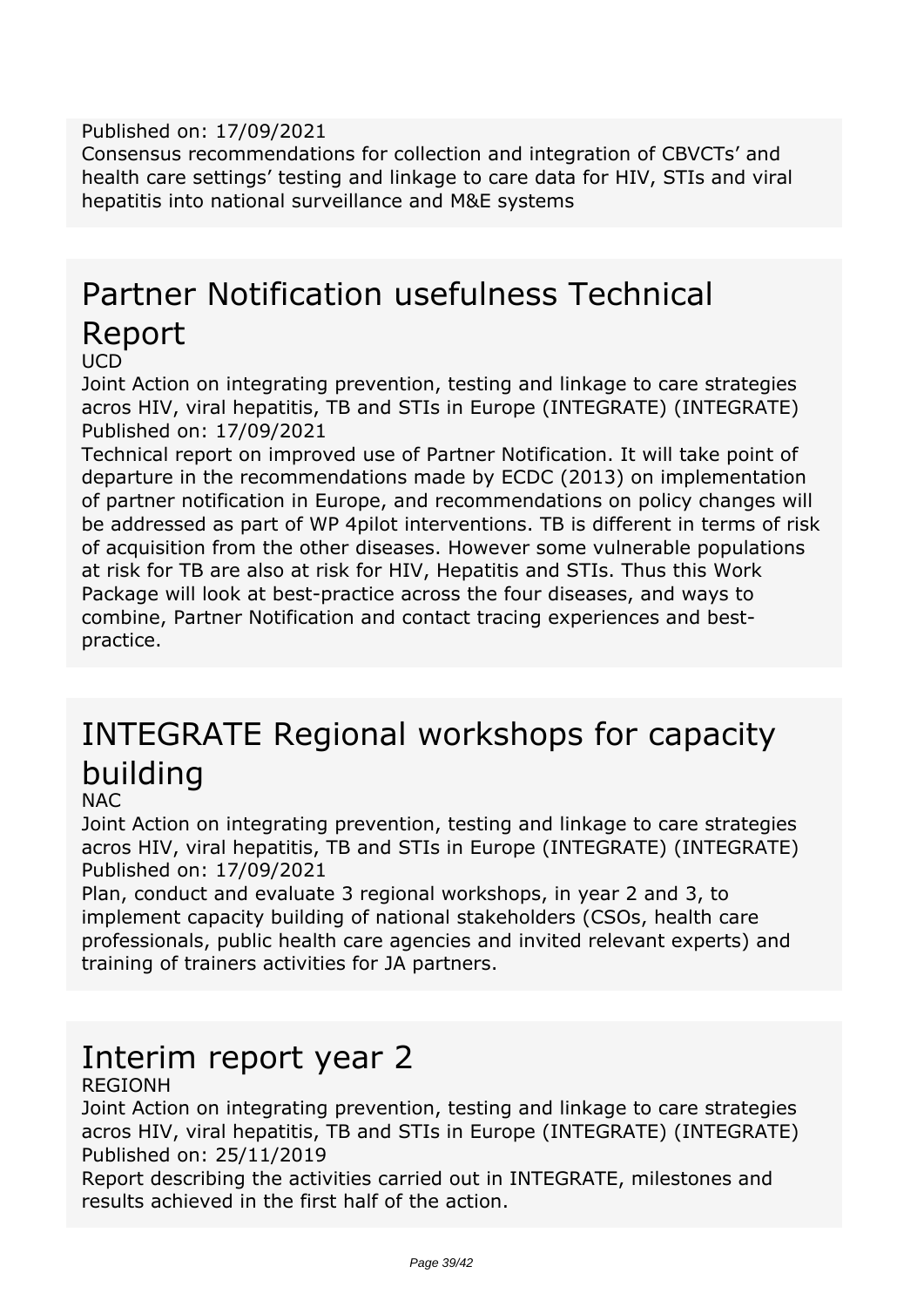# *Consensus set of indicators to assess the impact of the ETW on testing*

#### *NIJZ*

*Joint Action on integrating prevention, testing and linkage to care strategies acros HIV, viral hepatitis, TB and STIs in Europe (INTEGRATE) (INTEGRATE) Published on: 25/11/2019*

*Consensus set of core indicators for CBVCT services and health care settings to assess the impact of ETW activities*

#### *INTEGRATE online learning courses FVM*

*Joint Action on integrating prevention, testing and linkage to care strategies acros HIV, viral hepatitis, TB and STIs in Europe (INTEGRATE) (INTEGRATE) Published on: 25/11/2019*

*Online learning on INTEGRATE outcomes. Develop training material and workshops based on the new tools developed under the other WPs.*

### *Interim report year 1*

*REGIONH*

*Joint Action on integrating prevention, testing and linkage to care strategies acros HIV, viral hepatitis, TB and STIs in Europe (INTEGRATE) (INTEGRATE) Published on: 14/12/2018*

*Reports describing the activities carried out in INTEGRATE, milestones and results achieved in the first half of the action*

## *Dissemination Plan*

*CERTH*

*Joint Action on integrating prevention, testing and linkage to care strategies acros HIV, viral hepatitis, TB and STIs in Europe (INTEGRATE) (INTEGRATE) Published on: 14/12/2018*

*The report describes the dissemination plan, stakeholder analysis and JA dissemination material. To be updated M12, M24 and M34*

### *Interim internal evaluation report year 1 IPMN*

*Joint Action on integrating prevention, testing and linkage to care strategies acros HIV, viral hepatitis, TB and STIs in Europe (INTEGRATE) (INTEGRATE) Published on: 14/12/2018*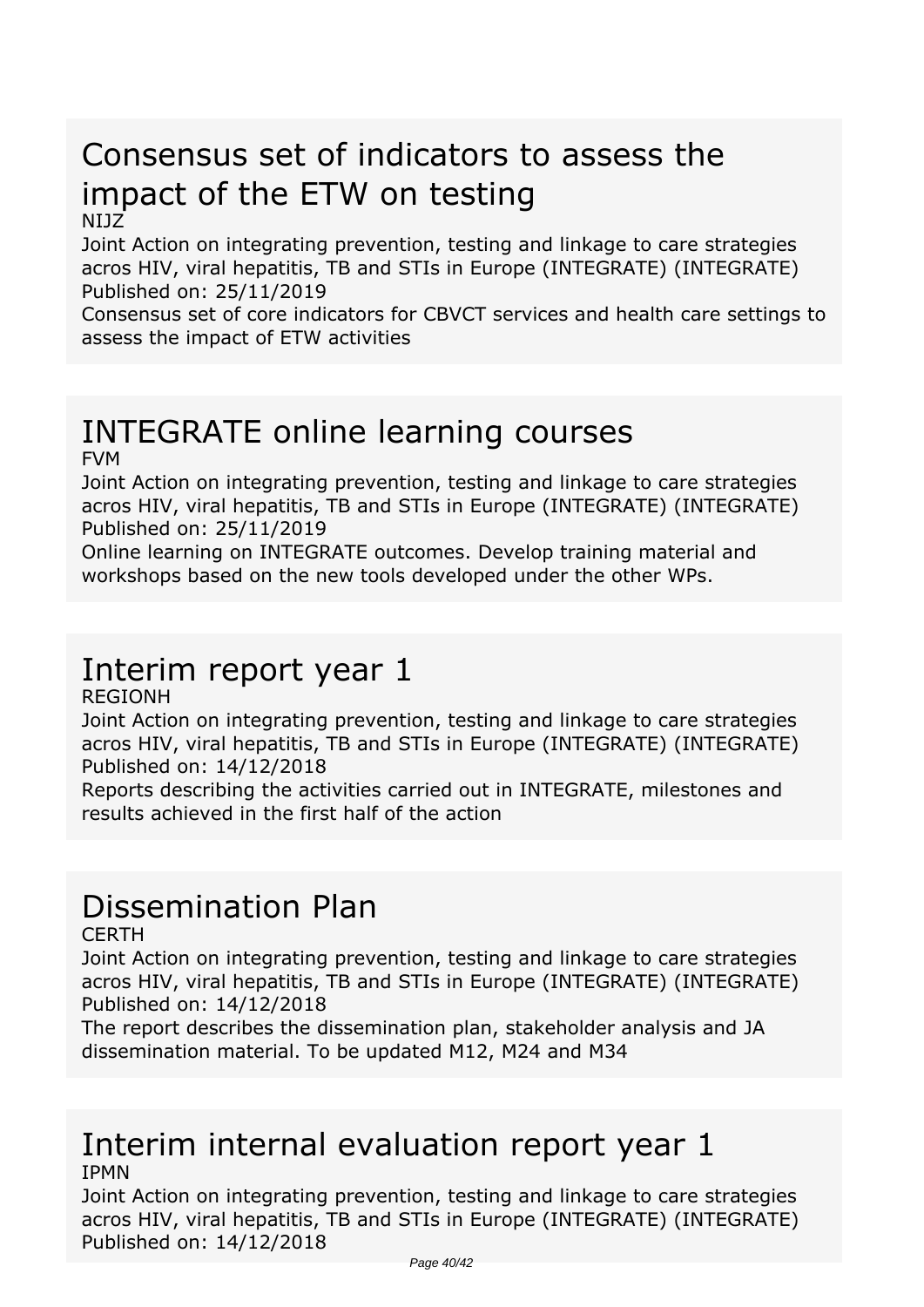*An evaluation plan including the JA process, output and outcome/impact indicators for monitoring and reporting on the progress of implementation of the JA as per the JA agreement.*

## *Sustainability plan*

#### *ARCIGAY*

*Joint Action on integrating prevention, testing and linkage to care strategies acros HIV, viral hepatitis, TB and STIs in Europe (INTEGRATE) (INTEGRATE) Published on: 14/12/2018*

*Development of a sustainability plan for the Joint Action, including description of the deliverables and a plan for facilitation of their integration into national policies.*

# *Review of existing ICT based prevention programs and their effectiveness report*

*LILA Milano*

*Joint Action on integrating prevention, testing and linkage to care strategies acros HIV, viral hepatitis, TB and STIs in Europe (INTEGRATE) (INTEGRATE) Published on: 14/12/2018*

*Report on existing ICT-based prevention programs and their effectiveness*

# *JA Leaflet*

*CERTH*

*Joint Action on integrating prevention, testing and linkage to care strategies acros HIV, viral hepatitis, TB and STIs in Europe (INTEGRATE) (INTEGRATE) Published on: 31/10/2018 Leaflet to promote the JA*

### *Website*

*CERTH*

*Joint Action on integrating prevention, testing and linkage to care strategies acros HIV, viral hepatitis, TB and STIs in Europe (INTEGRATE) (INTEGRATE) Published on: 31/10/2018 JA website*